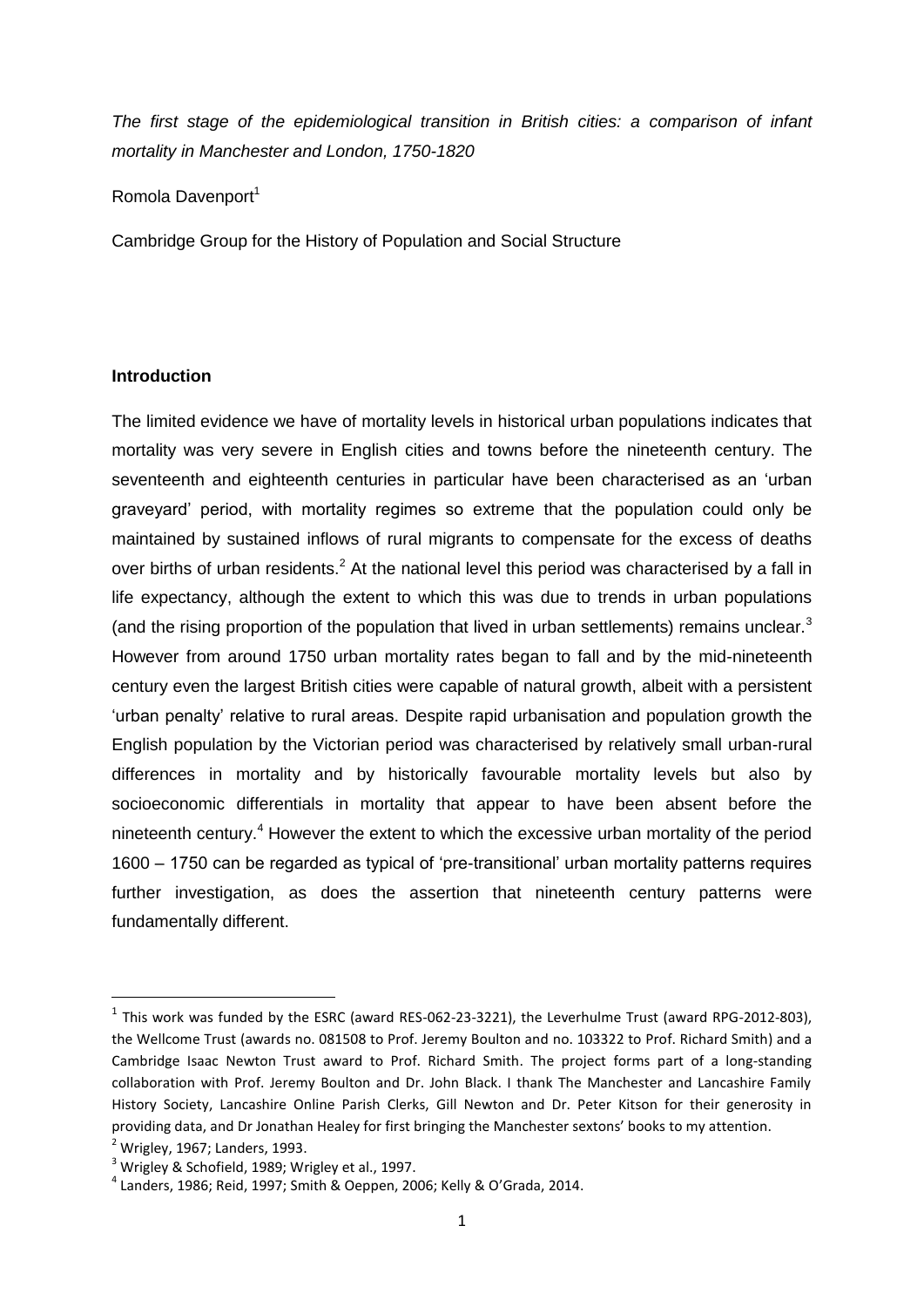Figure 1 presents historical infant mortality rates (IMR - deaths in the first year of life per thousand births) for several cities and towns in England, together with rates for London Quakers and the national population. Two aspects are immediately apparent. First, trends in urban mortality followed the national pattern in highly exaggerated form. Both small and major urban centres in England seem to have experienced a rise in infant and child mortality in the late seventeenth century, with IMR in London reaching perhaps as much as 400- 450/1000 in the 1740s. After 1750 the modest improvements in the national aggregate were accompanied by spectacular declines in urban mortality, so that by the 1820s London's IMR was comparable to the national average, at around 160/1000. Although infant mortality still varied widely by settlement type and location in the nineteenth century, there was nonetheless a substantial convergence in rates between the eighteenth and the nineteenth centuries. Second, as Galley and Shelton have argued, infant mortality was apparently very high in even quite small urban settlements in the seventeenth and eighteenth centuries.<sup>5</sup> York had a population of approximately 12,000 through the seventeenth century, and barely grew over the period, yet its infant mortality rates appear to have exceeded those of even Liverpool in the mid-nineteenth century, when the Liverpool population exceeded a quarter of a million, and was the most notorious mortality blackspot of the period.<sup>6</sup> Even market towns of several thousand inhabitants in the eighteenth century, such as Banbury, rivalled the infant mortality rates of the great industrial cities of the nineteenth century. Thus the period 1750 – 1820 marked a profound transition at least with respect to infant mortality.

[Figure 1 about here]

The most successful analysis of early modern urban mortality patterns remains that provided by John Landers.<sup>7</sup> Landers proposed a structural model that described the relationship of urban mortality to enduring (structural) economic, social and political patterns. Taking infectious diseases as the dominant cause of mortality in urban populations, Landers described mortality as the outcome of the potential for *exposure* to infectious disease, the degree of *resistance* to infection, and the levels of infectious diseases circulating in the population (the *pathogenic load*).<sup>8</sup> He predicted that mortality would be very high especially in large cities, as a consequence of their density, size, and nodal position in trading and

<sup>5</sup> Galley & Shelton, 2001

 $<sup>6</sup>$  Galley, 1998</sup>

<sup>7</sup> Landers, 1992,1993

<sup>&</sup>lt;sup>8</sup> See Landers, this volume.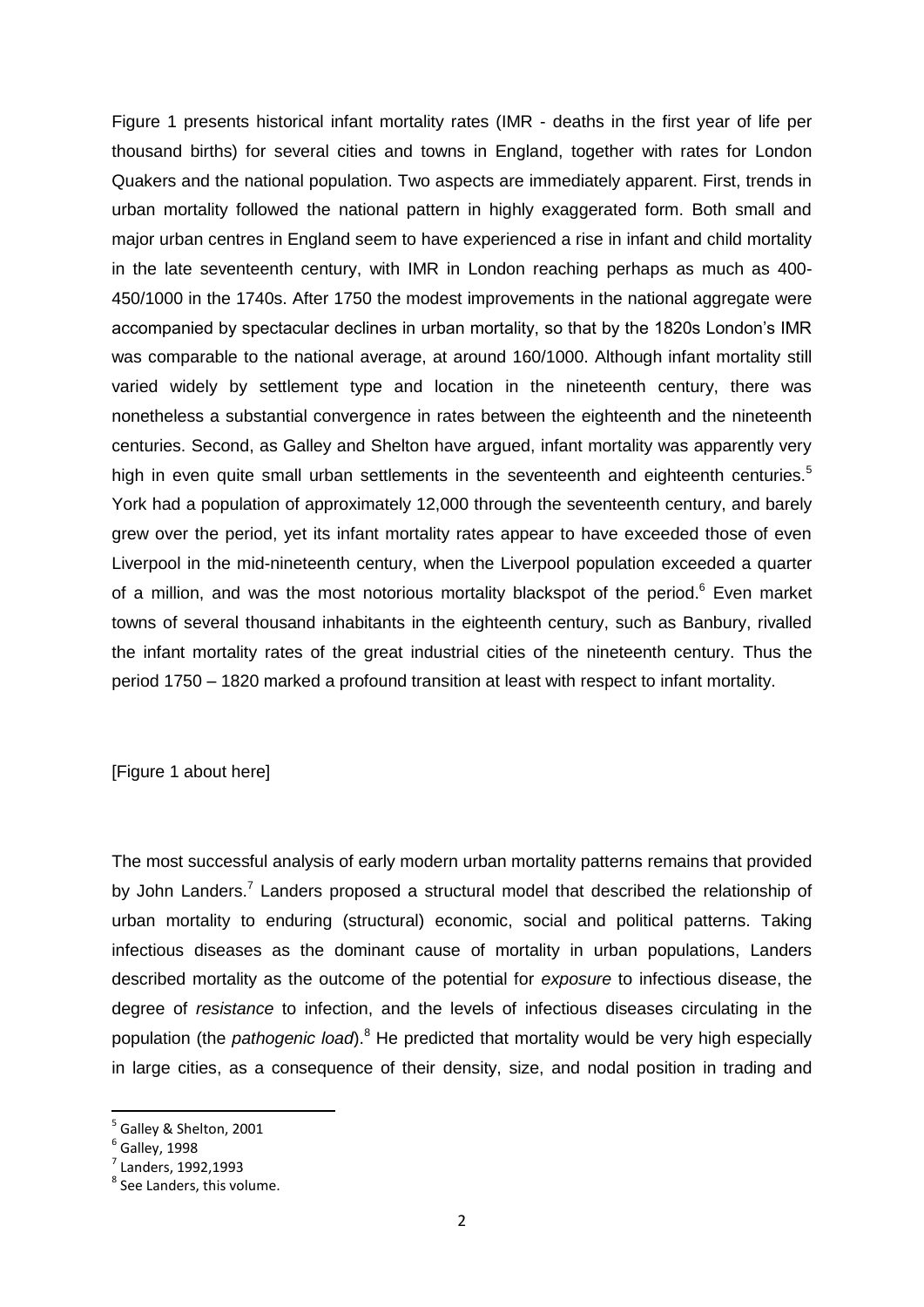migration networks. However mortality should also be relatively stable because urban food supplies were relatively reliable and immunity high amongst adults. Many of the prevailing infectious diseases in urban areas conferred lifelong resistance on survivors and so mortality should be most severe in young children and amongst newly arrived immigrants from rural areas where these diseases circulated only infrequently. Socioeconomic differentials should be muted by the intensity of the disease environment and the relative unimportance of nutritional status.

Landers tested his model against London for the period c.1670 – 1830 using the Bills of Mortality, parish register material and a family reconstitution of London Quakers.<sup>9</sup> London was the largest city in Europe in this period and a reservoir of endemic diseases. As expected mortality was very high (before the early nineteenth century) but relatively stable. Excess mortality was concentrated amongst children and there was evidence for extra vulnerability of adult migrants especially with respect to smallpox. Married adult Quakers on the other hand experienced mortality rates comparable with the national population. There was evidence for mortality hikes associated with periods of high food prices, but Landers speculated that these rises in mortality resulted from influxes of vulnerable adults into the population, especially demobilised soldiers in the economic aftermath of eighteenth century wars, rather than direct effects of dearth on the health of the metropolitan population. Indirect evidence against the importance of food availability or nutritional levels for mortality was the comparability of mortality, at least in childhood, between London Quakers, a relatively affluent group, and the population of the London Bills area.

Landers was more hesitant regarding the power of his model to explain mortality *change*. He speculated that deterioration in the quantity and quality of housing stock increased crowding and exposure to disease in the early eighteenth century and conversely that improvements towards the end of the century reduced exposure and lightened infectious disease mortality. He also invoked other possible improvements in hygiene and living standards such as increased availability of cotton clothing, soap and piped water that could have reduced disease transmission, as well as changes in national migration patterns. He placed rather less emphasis on the two factors that emerged most clearly from his study of London Quakers, and that were relatively independent of economic conditions: the medical

<sup>&</sup>lt;sup>9</sup> Landers, 1993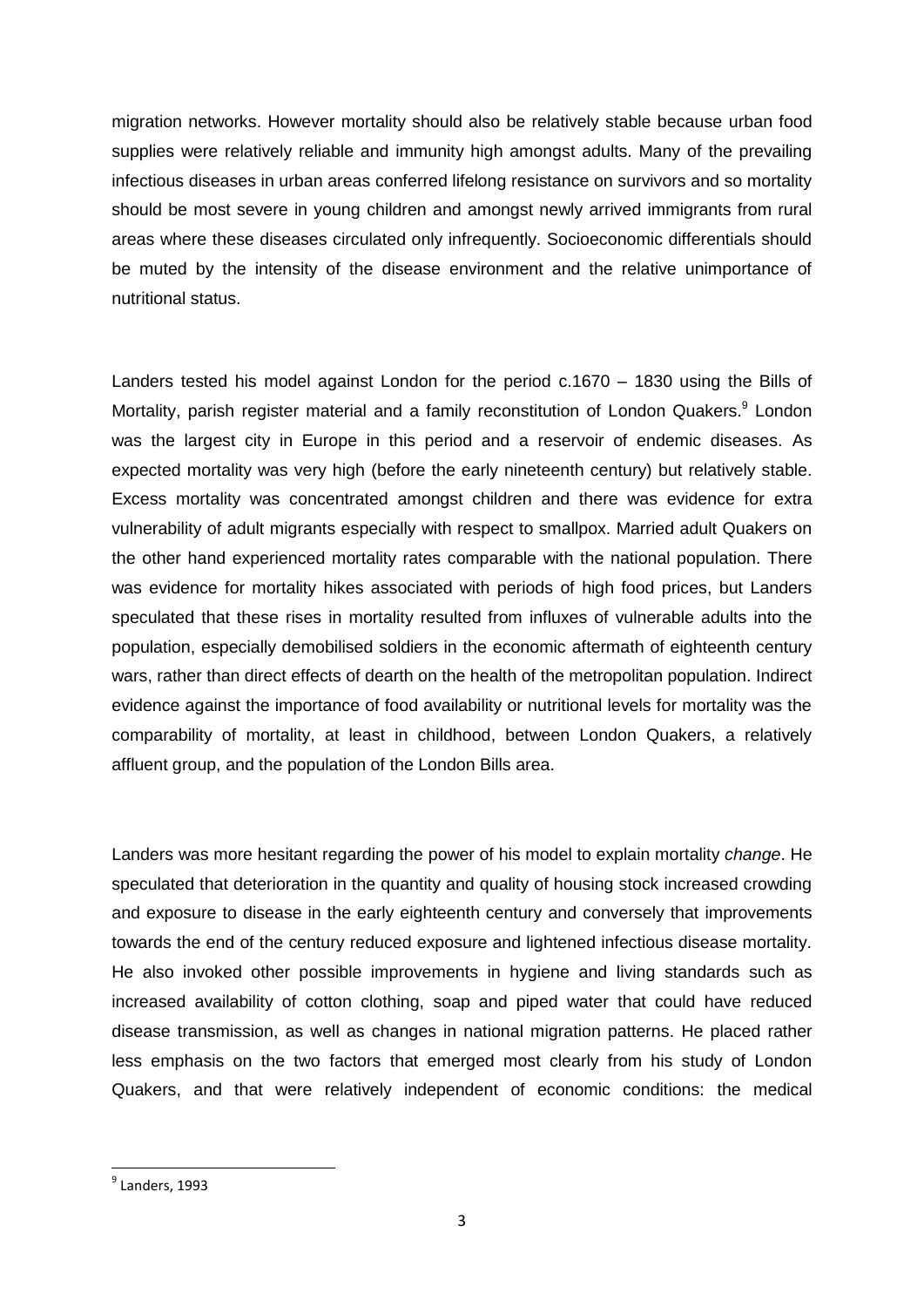innovation of inoculation against smallpox, and changes in breastfeeding habits. In the next section we evaluate these conclusions against new evidence for London.

#### **New evidence for mortality patterns in London 1600-1812**

Our understanding of the historical demography of urban populations remains limited by the difficulties of applying robust demographic techniques to large and highly mobile urban populations in the absence of population registers or even periodic censuses.<sup>10</sup> These problems are exacerbated in the period 1750-1837 by the deterioration of quality and coverage of parish registers as a consequence of lengthening birth-baptism intervals and the rise of non-conformism. These difficulties were avoided in Landers' case by the use of Quaker records that recorded birth and death rather than baptisms and burial, and which were kept with exceptional punctiliousness.<sup>11</sup> Nevertheless two recent studies have attempted partial family reconstitutions of several London parishes. A long-running project on the demography of early modern London included reconstitution of five very small wealthy intramural parishes in Cheapside (1600-1723) and the large and poorer suburban parish of Clerkenwell (1600-1753).<sup>12</sup> Davenport & Boulton also conducted a partial family reconstitution of the large Westminster parish of St. Martin in the Fields in the period 1750- 1812.

In the early seventeenth century infant mortality was higher in the poorer suburban parish of Clerkenwell than the wealthy Cheapside parishes, but there was substantial convergence over the seventeenth century to the higher level of the suburban parish (with IMRs of 250 – 300/1000) (Figure 2). Analysis of birth intervals and the Marriage Duty Act returns, that recorded household members, suggested that the initially lower infant mortality of the wealthier Cheapside parishes was probably mainly a consequence of the prevalence of the practice of extra-parochial wet-nursing of infants of wealthier families.<sup>13</sup> In the seventeenth century large numbers of London infants were sent out to rural parishes near London to be breastfed and reared by rural nurses often for a period of several years.<sup>14</sup> Infants that died at nurse were usually buried in the nurse's parish rather than the London parish of their

 $\overline{a}$ 

 $^{10}$  Landers, 1993; Newton, 2013

 $11$  These factors did however undermine the reliability of Finlay's estimates of mortality for several London parishes before 1700, and these estimates are not discussed in detail here (Finlay, 1981).

<sup>&</sup>lt;sup>12</sup> Newton, 2011; see also<http://www.geog.cam.ac.uk/research/projects/earlymodernlondon/> and <http://www.history.ac.uk/cmh/pip/resources.html>

<sup>&</sup>lt;sup>13</sup> In accordance with Finlay's evidence for wealthier London parishes in the seventeenth century: Finlay, 1981.

<sup>14</sup> Finlay, 1981; Fildes, 1986, 1988; Clark, 1988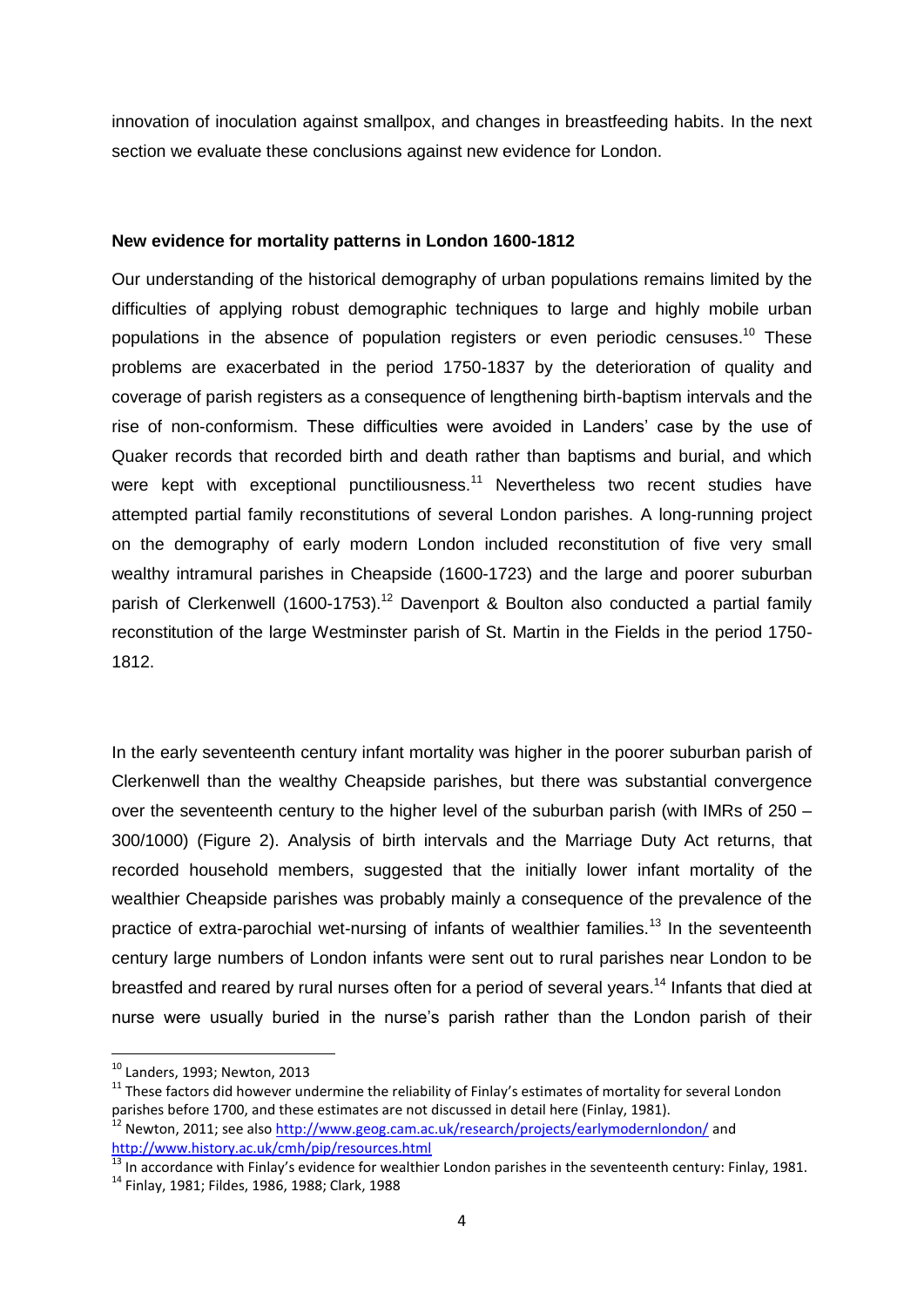parents. Young children, but not their older siblings, were notably absent from households in Cheapside, and birth intervals were shorter in the Cheapside parishes than in suburban Clerkenwell, suggesting that early curtailment of maternal breastfeeding increased conception rates in these parishes. Newton attributed the rise in infant mortality in the Cheapside parishes to an increasing preference for wet-nursing nearer to home that resulted in the burials of infants in their home parish and their inclusion in the reconstitution.<sup>15</sup> If correct this shift in the location of burial would have contributed to the apparent rise in mortality in London over the seventeenth century, independent of other changes in survival rates.

Newton's evidence covered the period of highest metropolitan mortality c.1600-1750. The period of falling mortality after 1750 is even more difficult to study, however in the case of St Martin in the Fields the exceptional richness of the surviving records compensated for many of the defects of parochial registration in this period and provided additional information on burial and baptism fees that permitted the calculation of mortality rates by social status. Although St. Martin's was a relatively wealthy parish it was also very large both physically and in population terms and was broadly representative of the metropolis as a whole with respect to male occupational structure.<sup>16</sup> After detection of and adjustments for missing burials, infant and child mortality rates were comparable to those of London Quakers in the mid-eighteenth century (Figure 2, Table 1).<sup>17</sup>

[Figure 2 about here]

Patterns of neonatal mortality (mortality in the first month of life) were remarkably similar in Landers' Quaker population and St. Martin in the Fields. Neonatal mortality was very high in

1

 $15$  Newton, 2011.

<sup>&</sup>lt;sup>16</sup> Davenport, Boulton & Black, 2013.

<sup>&</sup>lt;sup>17</sup> Birth interval analysis (including multiple birth rates) indicated that capture of births amongst reconstitution families of fixed address was probably relatively complete but that a number of infants escaped observation at some point in the first year of life especially amongst wealthy families. It could not be determined whether these missing infants were sent to nurse or died and their corpses were exported without being recorded in the parish. The mortality rates given in Figure 2 and Tables 1,2 represent an average of rates adjusted on two assumptions: (1) that missing infants were sent to nurse outside the parish and (2) missing infants died and were exported for burial. See Davenport, Boulton & Black (2013) & Davenport, Boulton & Schwarz (2014) for details of the methodology.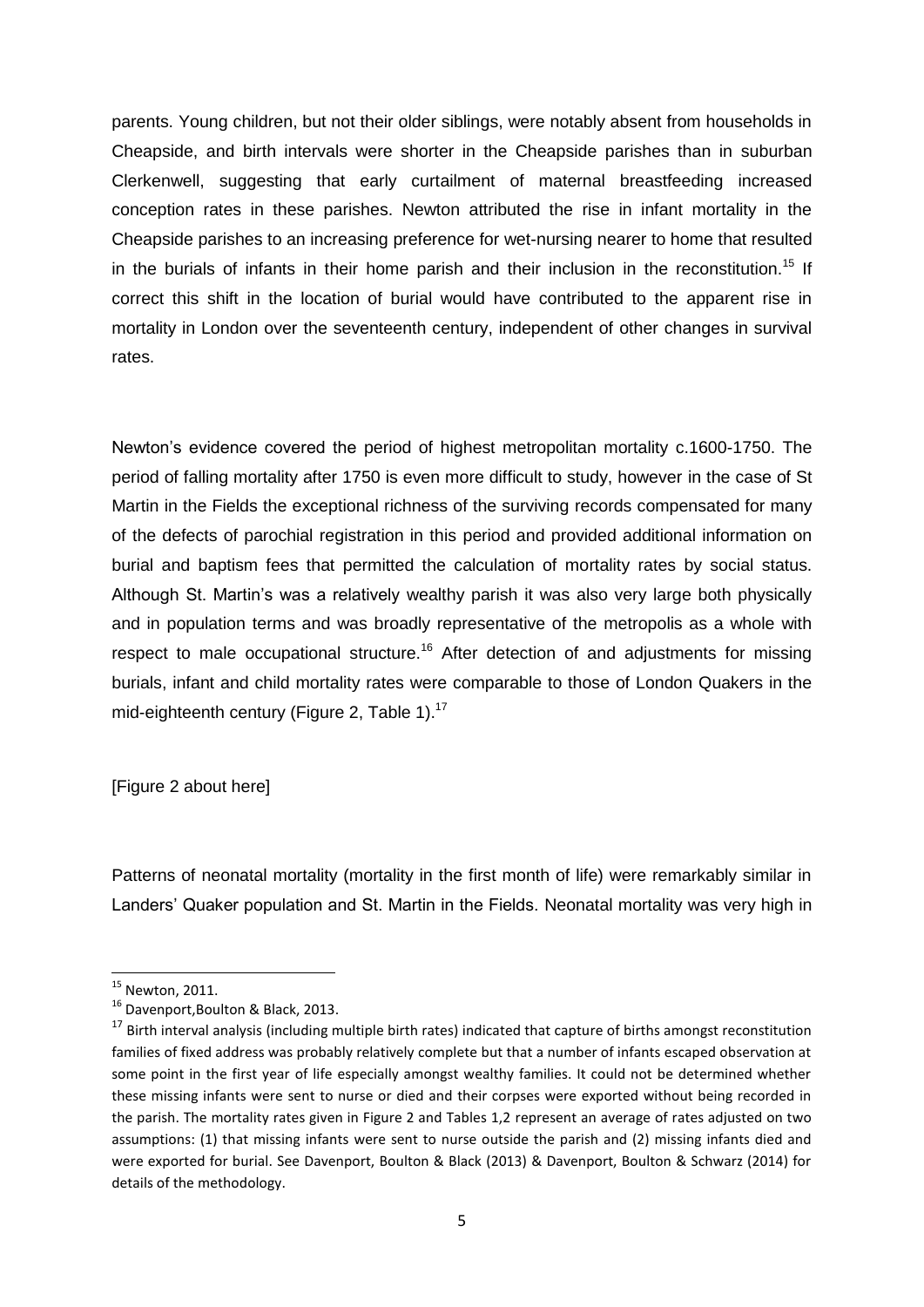both populations, and was associated with a pronounced summer peak (Table 1, Figure 3).<sup>18</sup> Improvements in infant mortality were confined to neonates before c.1800 and were associated with a lengthening of birth intervals suggestive of increases in the incidence and duration of maternal breastfeeding (Figure 4). Strikingly however the summer peak in neonatal mortality persisted as the level of mortality fell, in both St. Martin's and London Quaker samples. The ability to analyse mortality by social status in St. Martin's made it possible to delve slightly deeper into the causes of these patterns. Infants of wealthier families (especially the top ten percent of the wealth distribution) experienced higher mortality rates and shorter birth intervals than infants of poorer families, and displayed a summer peak of neonatal risk that was absent in poorer families. The absence of a summer peak amongst poorer neonates suggests that this seasonal peak was associated with handfeeding of infants rather than the emergence of some new summer disease. Fildes has argued that a rising aversion to wet-nursing in the second half of the eighteenth century was associated with parallel rises in both maternal breastfeeding and substitution of the more lethal practice of hand-feeding in preference to wet-nursing.<sup>19</sup> The evidence from London Quakers and St Martin's of a lengthening of birth intervals and the persistence of a summer peak of neonatal mortality is consistent with a rise in maternal breastfeeding together with a rise in hand-feeding of those infants not fed, or fed for very short periods only, by their mother.

[Table 1 about here]

Figures 3,4 about here]

Amongst older infants and one year olds mortality fell in St. Martin's only after 1800, in contrast to London Quakers where mortality fell after 1750 in these age groups (Table 1). Amongst Quakers this fall was driven, at least for children aged one year and over, largely by a specific fall in smallpox mortality. This fall pre-dated the advent of vaccination in the very last years of the eighteenth century, and may reflect the precocious use of inoculation amongst London Quakers. In St. Martin's gains in child survival were similarly associated with a specific fall in smallpox mortality, but this fall occurred only after the introduction of vaccination. 20

<sup>&</sup>lt;sup>18</sup> Landers, 1993: 144

Lanucro, 2002.

<sup>&</sup>lt;sup>20</sup> Davenport, Boulton & Schwarz, 2011; 2015.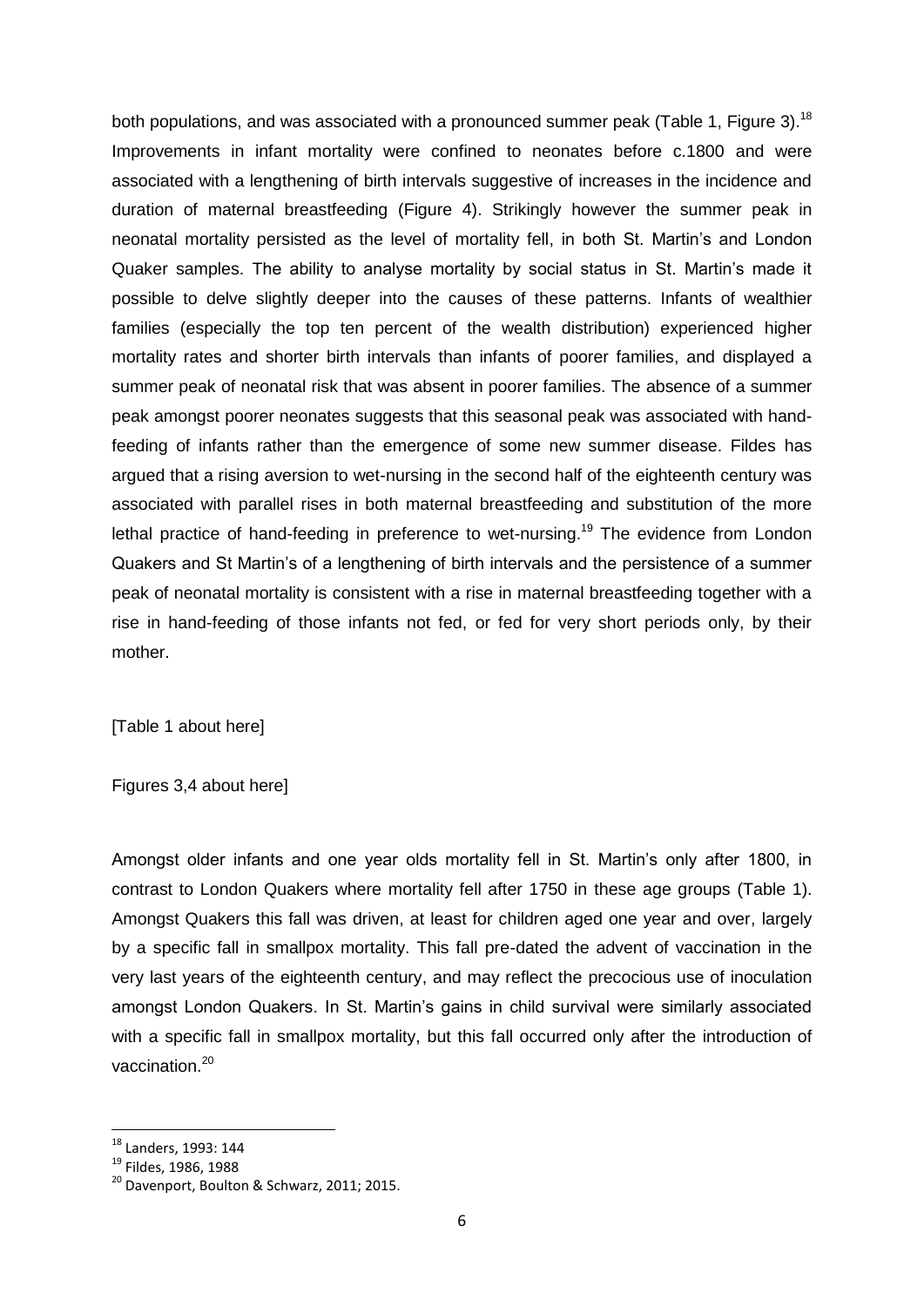Evidence of the age structure of smallpox burials from St. Martin in the Fields, St. Dunstan Stepney and St. Mary Whitechapel also indicated a substantial vulnerability amongst adult migrants to London.<sup>21</sup> In St. Martin's a male and non-pauper bias amongst adult smallpox victims in the mid-eighteenth century suggested that these were mainly migrants from relatively remote rural areas and were atypical of the majority of London's immigrants.<sup>22</sup> The proportion of smallpox burials that was adult fell dramatically in the 1770s in all three parishes, suggesting some sudden change in exposure to smallpox, natural or artificially acquired, in the English population. A reduction in adult vulnerability to smallpox would have reduced adult mortality in London but could also have contributed to reductions in infant mortality via improvements in maternal health if a significant proportion of migrant mothers experienced smallpox infection in pregnancy (although the latter is an unlikely scenario). $^{23}$ 

One challenge to Landers' model has come from Kelly and O'Grada, who analysed disaggregated burial series from the 404 parish series originally used by Wrigley and Schofield. The authors argued that although the positive check, in the form of mortality hikes in response to rises in food prices, had virtually disappeared amongst most of the English population by 1650 it persisted in London until  $c$ .1750.<sup>24</sup> Kelly and O'Grada argued that the volatility of London burials in response to food prices reflected the inadequacy of welfare provision in the capital compared with rural parishes and smaller towns. This issue requires further investigation. Landers argued that rises in mortality in response to food prices in London were a product of in-migration in these periods of adults with low immunity to urban diseases especially smallpox. However he was puzzled by the age patterns of mortality during these crises because the greatest rises in mortality were concentrated amongst children rather than young single adults who are usually considered to have constituted the majority of rural-urban migrants in the English population.

Taken together these recent studies of London reinforce Landers' original findings regarding the high mortality potential of London. The similarity of trends amongst London Quakers, the London Bills population, social status groups in St. Martin in the Fields and wealthy and poor parishes in the seventeenth century indicate that the disease environment of London was

<sup>&</sup>lt;sup>21</sup> Davenport, Boulton & Schwarz, 2011; Razzell, 2011.

<sup>&</sup>lt;sup>22</sup> Davenport, Boulton & Schwarz, 2011

<sup>23</sup> Woods, 2009; Davenport, Boulton & Schwarz, 2011

<sup>&</sup>lt;sup>24</sup> Kelly and O'Grada, 2014.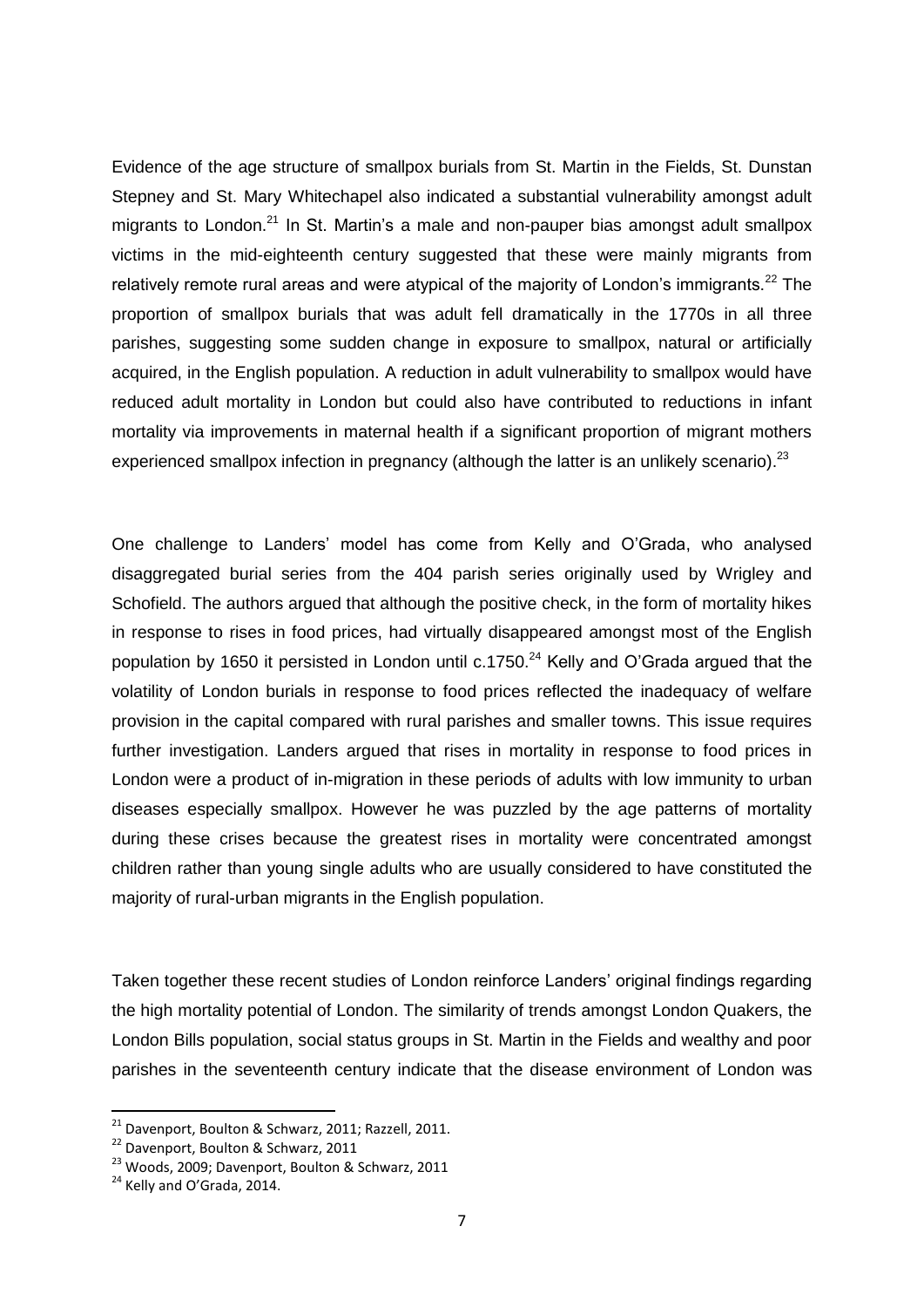sufficient to overwhelm the advantages of wealth, at least in childhood. Critically, these studies also confirmed Landers' findings of the importance of infant feeding practices in heightening exposure potential, and of the contribution of smallpox to the pathogenic load in the metropolis. Patterns of smallpox mortality amongst adult migrants also confirmed the key role of spatial structure in sustaining differences in exposure to disease as predicted by Landers' model. However they also suggest, together with Landers' own findings, that much of the fall in urban mortality after 1750 was associated with specific changes in breastfeeding patterns and artificial immunisation against smallpox, rather than wider structural changes in the urban environment, economy or population.

#### **Mortality drivers and trends in non-metropolitan urban centres**

While this brief survey of recent work on London is consistent with Landers' model the wider applicability of the model remains largely untested. In the seventeenth and early eighteenth centuries burial surpluses and high infant and child mortality were also typical of relatively small urban settlements such as Banbury and York where the scope for endemicisation of infectious diseases was more limited. However the trajectory of mortality improvements in urban centres outside London after 1750 remains highly speculative. The main source underpinning the assumption of widespread improvements is baptism:burial ratios. Where the evidence survives these ratios were generally below unity (that is burials exceeded baptisms) for urban centres in England in the 'urban graveyard' period c,1650-1750, but in most cases showed a progressive improvement after 1750 with baptisms generally exceeding burials by the last quarter of the eighteenth century. Although subject to major problems regarding various sources of under-recording these crude indicators of mortality trends are borne out by the relatively modest levels of mortality evident in urban settlements by the mid-nineteenth century that suggest significant improvements (Figure 1). Nevertheless it remains unclear whether mortality decline was ubiquitous and whether the drivers of this decline were the same across the urban heirarchy. The dramatic decline in metropolitan mortality coincided with a remarkable restructuring of the urban hierarchy in England, as older provincial towns were eclipsed by the rapid growth of northern industrial and manufacturing towns, port cities and to some extent resort towns. The explosive growth of northern industrial and manufacturing centres has been argued to have resulted in worsening mortality conditions in the period 1820-60 as a consequence of administrative breakdown and rising social inequalities.<sup>25</sup> An alternative view is that any mortality rise that

<sup>&</sup>lt;sup>25</sup> Szreter, 1997; Szreter & Mooney, 1998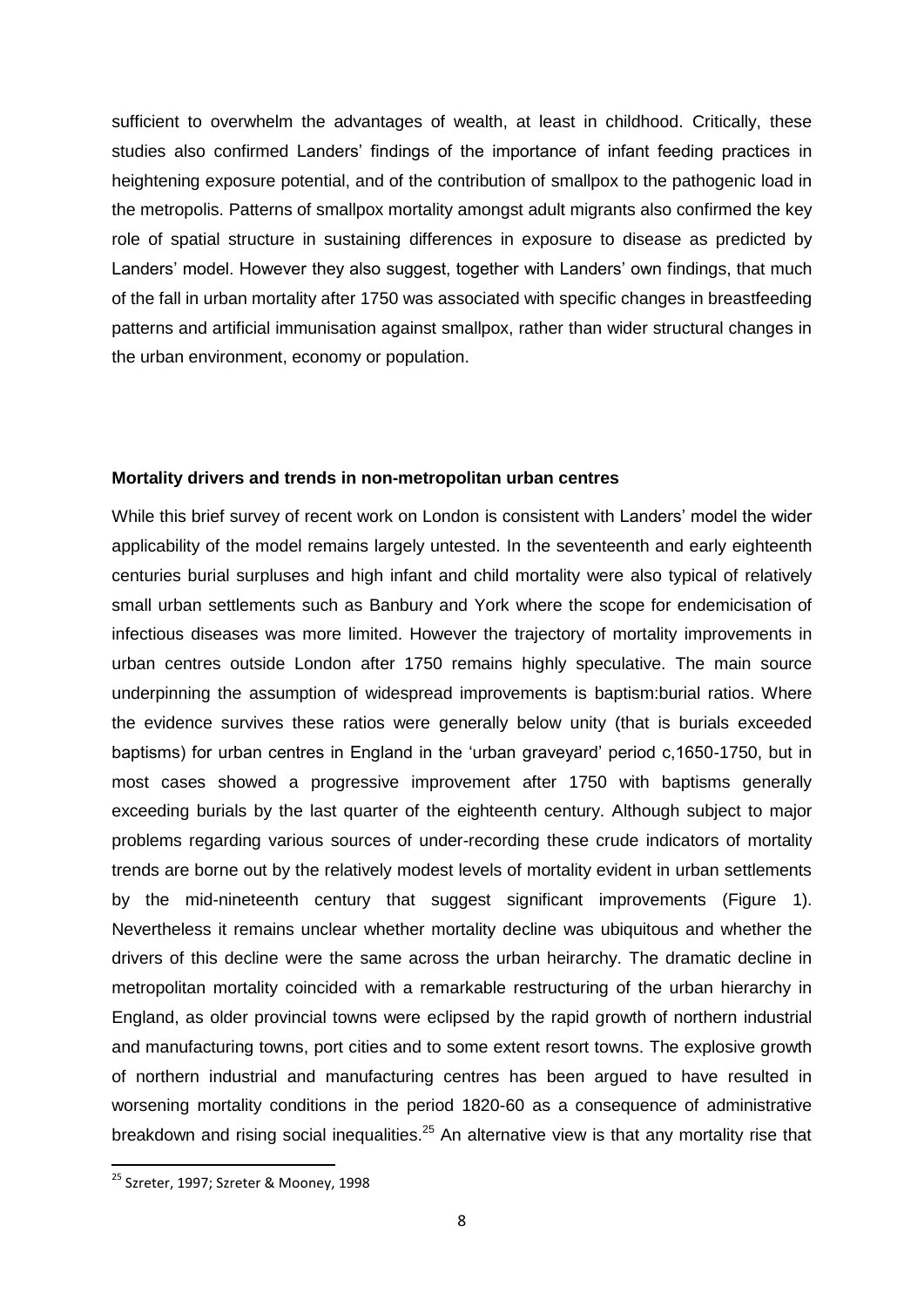did occur was largely a function of population density and exogenous epidemiological change.<sup>26</sup> The debate has centred on life expectancy and mortality rates during the period 1820-1850, when the paucity of data is most extreme. Less attention has been paid to developments during the early stages of the growth of industrial and manufacturing towns, 1750-1820, although most of the urban disamenities of the later period were manifest well before 1820, including rapid population growth in conditions of inadequate housing and infrastructure, overcrowding and the growth of factory labour.

In an attempt to compare the mortality experiences of different settlement types Wrigley et al. compared mortality in reconstitution parishes grouped into four types, agricultural, industrial, 'retail and handicraft' (market towns) and 'mixed', on the basis of their characteristics in 1831. The industrial parishes were probably largely agricultural in the seventeenth century, acquiring an urban and industrial complexion only in the course of the eighteenth century. Comparing infant mortality in each reconstitution settlement 1675-1749 with rates in the registration district that included the reconstitution settlement in 1838-44, Wrigley et al. found that mortality levels improved for market towns, changed little for agricultural and 'mixed' settlements and worsened only in the case of industrialising parishes.<sup>27</sup>

Figure 5 shows recent estimates of infant mortality in those reconstitution parishes where data were available for the period after 1750 and which Wrigley et al. classified as market town or industrialising.<sup>28</sup> Clearly the industrialising parishes did not enjoy the improvements evident in market towns. However given that the transition from a small agricultural to a large industrial population would generally be expected to result in a rise in mortality, the stability of infant mortality in these rapidly growing settlements suggests either that mortality improvements were sufficient to counterbalance the negative effects of urbanisation, or that infant mortality was relatively insensitive to urbanisation per se. This finding is in contrast to the higher estimates of infant mortality for these parishes in the second quarter of the nineteenth century and with the worsening of infant mortality in the industrialising midlands parish of Sedgley in the same period, and suggests that there may have been a deterioration in mortality in these settlements that coincided with the apparently widespread worsening of

<sup>&</sup>lt;sup>26</sup> Woods, 2000: chap.9.

<sup>27</sup> Wrigley et al. 1997: 268-277

<sup>&</sup>lt;sup>28</sup> Dawlish in Devon was also a market town but considered by Wrigley et al. to be atypical with respect to mortality patterns, as were all low-lying reconstitution settlements.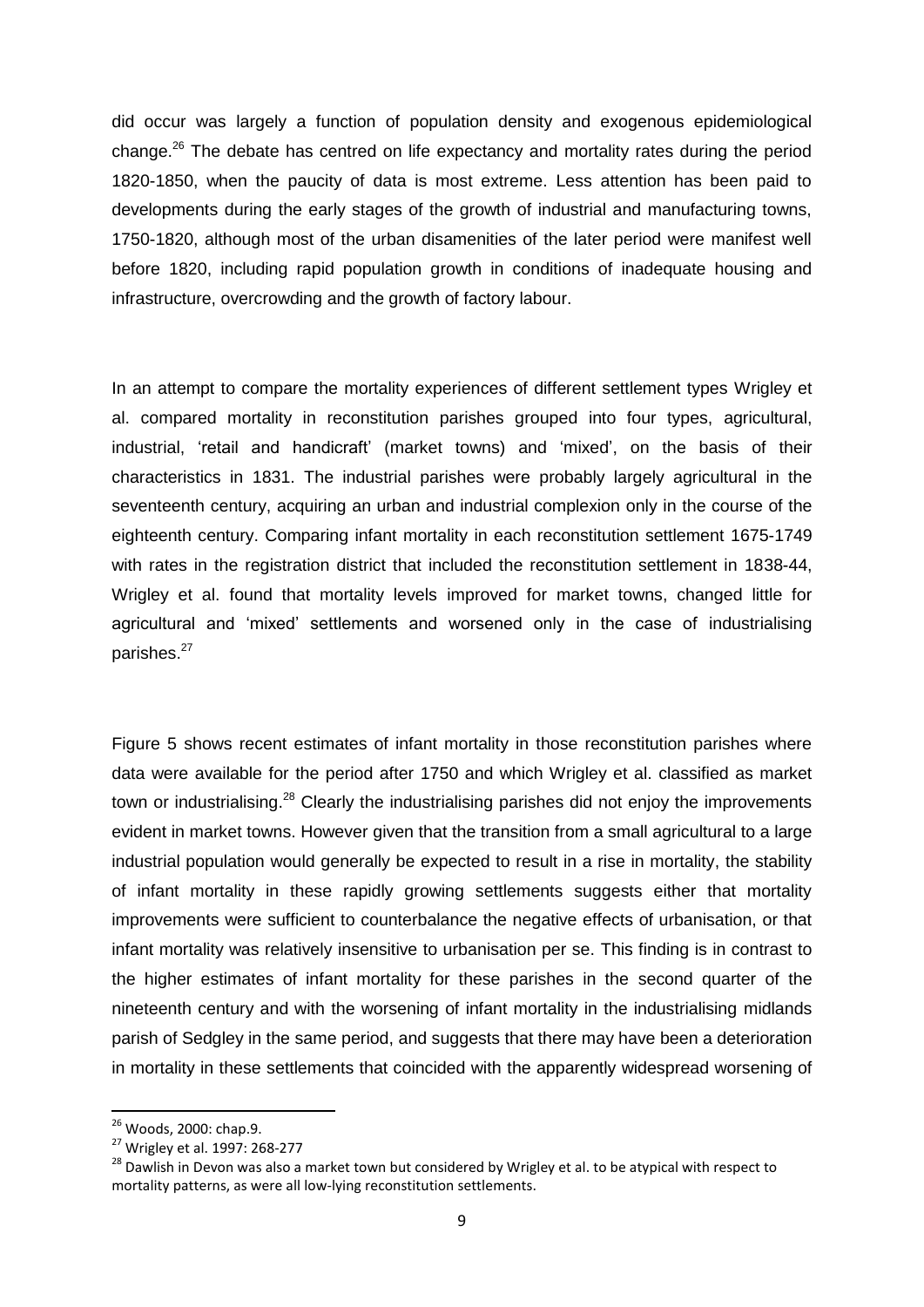urban mortality after c.1820.<sup>29</sup> The stability of infant mortality trends in industrialising parishes in the eighteenth and early nineteenth centuries, while in contrast to our limited evidence for market towns and for London, is consistent with trends in infant mortality in the largest of the northern manufacturing towns, Manchester.

[Figure 5 about here]

#### *Manchester*

In 1750 Manchester was a town of around 17,000 people; by 1850 it had grown to become Britain's third largest city, with a population of c. 250,000, its growth predicated on its role as the commercial and manufacturing centre of the British cotton industry (Figure 6). Manchester exemplified in extreme form the new type of city that developed during the Industrial Revolution, lacking the administrative infrastructure of older towns (Manchester was governed by a manorial court leet until 1838), and characterised by rapid growth, very high population densities, and an unusually pronounced segregation of housing by social class.<sup>30</sup> By contrast, London was a mature metropolis of perhaps 675,000 by 1750, with a complex system of parochial and urban institutions. While its population continued to expand rapidly after 1750 this was probably not accompanied by a net rise in population density, and average population density was well below that of Manchester or Liverpool in the midnineteenth century. Moreover London had long surpassed the theoretical population thresholds at which the major infectious diseases of the period could establish themselves in endemic form (for example, the so-called 'Bartlett threshold' of c.250,000 in the case of measles in twentieth century populations). $31$  By contrast Manchester's population density was exceptionally high even in the mid-eighteenth century (Figure 7), and the population probably crossed various epidemiological thresholds in the process of expansion.

Manchester presents substantial difficulties for historical demographic analysis. On the plus size the town of Manchester was contained wholly within the very large parish of Manchester and at least before c.1800 most baptisms, marriages and burials of town residents were registered at Anglican churches within the town itself. In addition Manchester published bills of mortality and although these have in most cases not survived the sextons' burial books of

 $^{29}$  Wrigley et al., 1997; Levine, 1977; Kitson, 2014.

 $30^{30}$  Pooley & Pooley, 1984

 $31$  Bartlett, 1960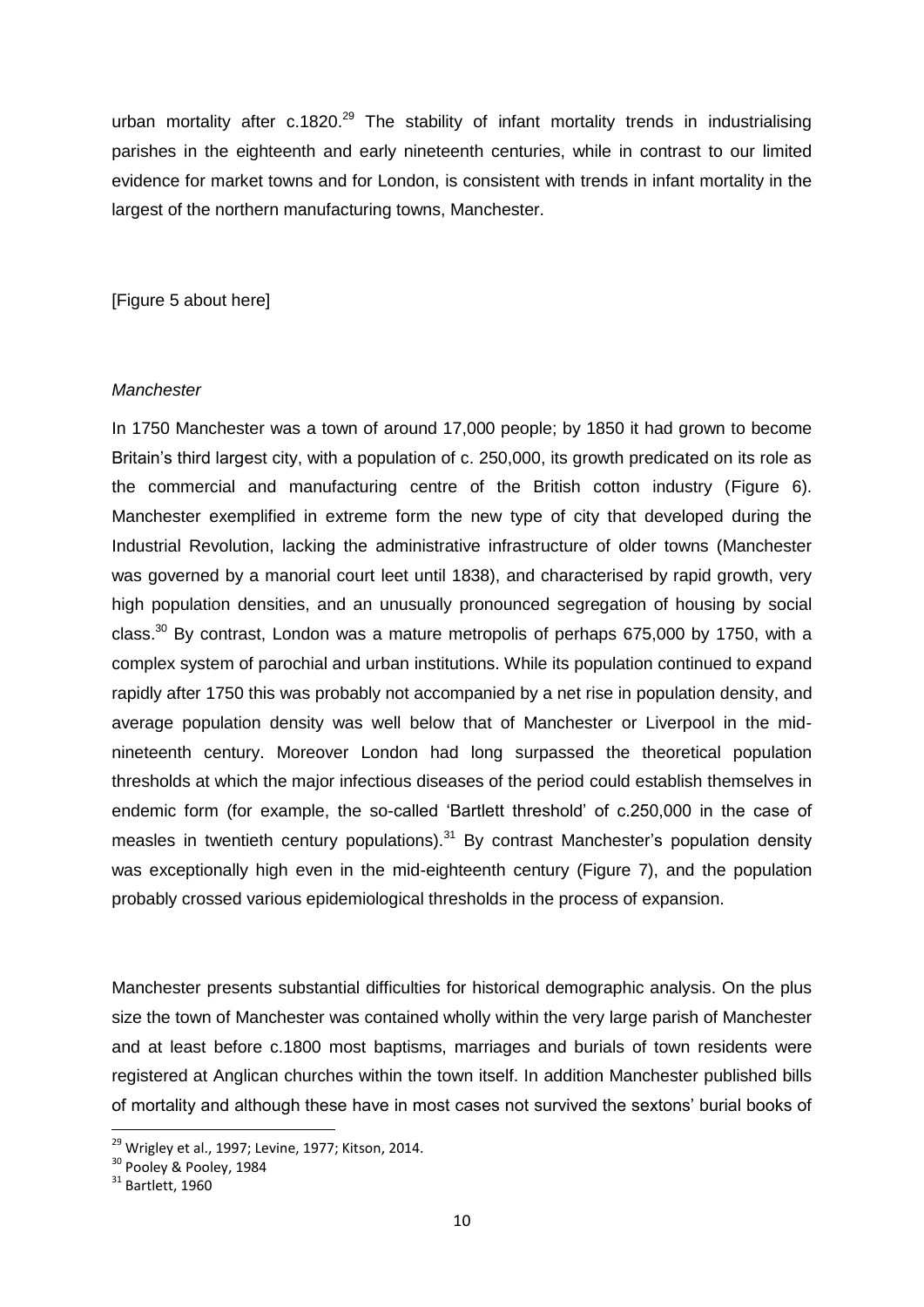the parish (collegiate) church recorded age and cause of death for burials for much of the period 1753-1820. The single greatest difficulty in the case of Manchester is the decline of Anglican registration of events especially after 1800. Non-conformist sects proliferated in the early decades of the nineteenth century and by 1821 c.70 percent of burials were estimated to be non-Anglican. Irish immigration also created a substantial Catholic population, and a Catholic chapel (and baptism register) was established in 1772 although a specifically Catholic burial ground only opened in 1816.<sup>32</sup> To complicate matters non-Anglicans often used Anglican burial sites due to the paucity of non-Anglican facilities (at least before the opening of the so-called 'Dissenters' cemetery on Rusholme Road in 1821). The same probably applied to baptisms in the absence of adequate chapels and churches for non-Anglicans and it is impossible to tell what proportion of baptisms and burials recorded in Anglican churches were attributable to non-Anglicans.

[Figures 6,7 about here]

In the face of the complexity of registration practices in Manchester we adopted two approaches. The first was to use evidence of the age structure and disease spectrum provided by the cause of death and age information contained in the sextons' books of the collegiate church (and from 1769-1812 the very complete records of the church of St. Deansgate Manchester) to estimate changes in the mortality patterns of particular diseases and the contribution of different diseases to mortality at each age. $33$  The collegiate church records comprised almost all burials in the town in 1750 and the two churches together recorded more than 75% of burials in the town in 1800. This method therefore assumed that trends in burials in these two churches reflected processes occurring throughout the population of Manchester town.<sup>34</sup>

The second approach was to estimate mortality *rates.* For this we needed to determine the number of events occurring within the population of Manchester town, and to establish the population at risk for the town. To estimate infant mortality we required annual counts of baptisms (the population at risk) and of burials of infants. Since age was not recorded in

 $32$  Edge, n.d.

<sup>33</sup> Davenport, Boulton & Schwarz, 2014

<sup>&</sup>lt;sup>34</sup> This assumption was given some validity by the very similar patterns of burials by age and cause at the collegiate church and St John Deansgate (see for instance Figure 11 below).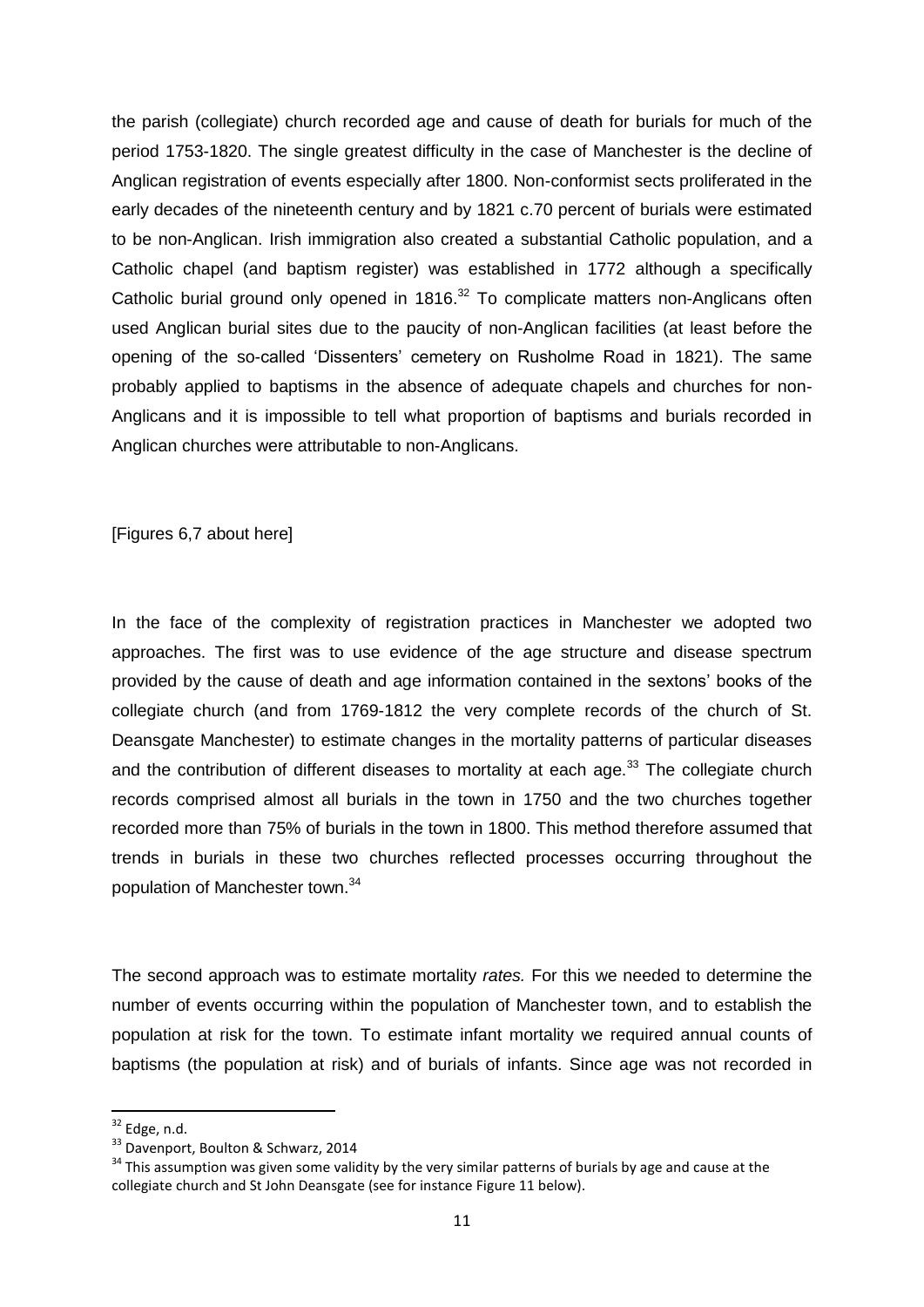most sources of burial information before 1813 we used the proportion of infant burials in our two main sources (the collegiate church and the St. John Deansgate records) to estimate the proportion of burials that were infant in sources lacking age information. As with our first approach this method assumed that the age structure of burials at the collegiate and St. John Deansgate churches was representative of the whole population of Manchester town. To determine the total numbers of events we have counted *all* extant burial and baptism records from Anglican, non-conformist and catholic chapels and churches in the parish of Manchester and the town of Salford by month and year. These records usually gave the abode of the deceased or of the parents of the baptised infant (in all cases from 1813 and in most cases where the abode was outside the township associated with each church before 1813). This abode information allowed us to extract burials and baptisms of residents of Manchester town from registers from outside Manchester town, and to exclude events of non-Manchester residents recorded in registers from Manchester town.

#### *Infant mortality in Manchester 1753-1812*

Baptisms and burials provide an imperfect record of births and burials, and underregistration of births and deaths is assumed to have increased over the eighteenth century as the increasing tendency to delay registration of baptism resulted in greater numbers of infants dying before baptism and their burials being excluded from burial registers. We have argued elsewhere that at least in the case of Anglicans the trend in delay of baptismal registration was accompanied by a rise in private baptism.<sup>35</sup> Therefore while baptismal registration may have become increasingly inadequate the registration of infant burials was probably unaffected, since most infants were still baptised rapidly. To the extent that the shortfall in baptisms was a function of deaths before baptismal registration then this can be corrected by adding early infant burials to the baptismal totals. Nonetheless some infant deaths will always have gone unrecorded and this was particularly the case for very early neonatal deaths. A well-established test for the under-registration of neonatal deaths is the biometric method of Bourgeois-Pichat. Bourgeois-Pichat argued that mortality in early infancy was dominated by 'endogenous' causes arising from genetic factors or incidents during gestation or birth, but subsequent mortality was largely a function of infectious diseases ('exogenous' causes) that produced a linear rise in cumulative mortality when plotted on a semi-log plot. In this model under-registration of early infant deaths should be evident in unrealistically low mortality in the first month of life, and/or non-linearity of subsequent mortality patterns. Figure 8 shows biometric plots of infant mortality estimates

<sup>&</sup>lt;sup>35</sup> Boulton & Davenport, 2014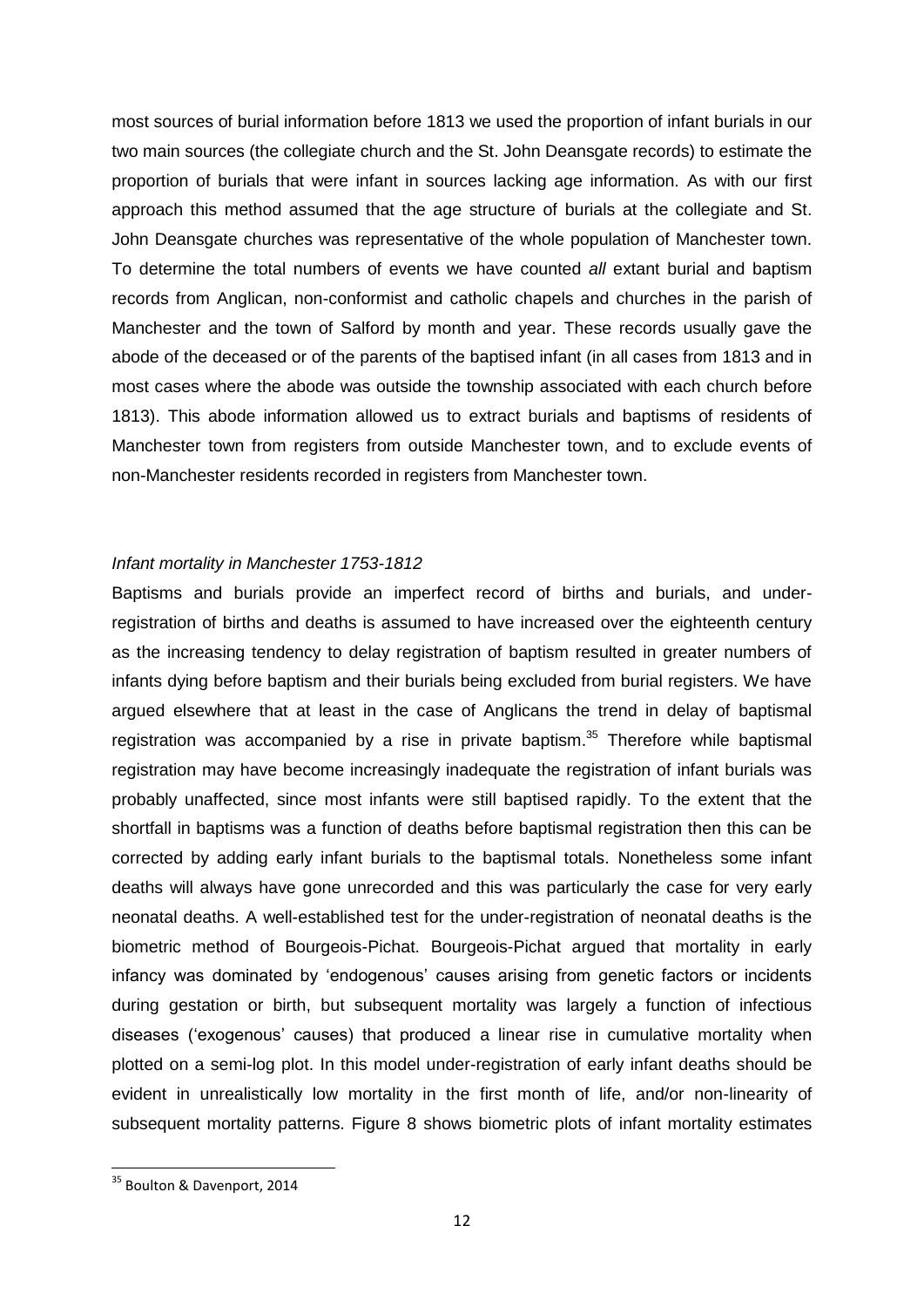for Manchester derived from the age patterns of infant burials of Manchester residents at the collegiate and St John Deansgate churches, inflated for burials of Manchester residents at other churches and expressed per thousand baptisms of Manchester residents. Also included are data for 1839 reported by the Registrar-General.

In all cases the plots of cumulative mortality over the first year of life showed a pronounced curvature and were best fitted by a second-order polynomial rather than a linear equation. While such curvature can be interpreted as indicative of under-registration of mortality in early infancy it is also typical of populations with high infectious disease mortality particularly in cases where early weaning resulted in higher susceptibility to disease later in infancy.<sup>36</sup> In the case of Manchester it appeared that smallpox was the main cause of this upward curvature at least before 1810, and fits were linear when smallpox burials were subtracted. The estimates of endogenous mortality derived from polynomial fits were at the low end of the range of reliable estimates for the English population in this period (26 – 36/1000) except for the first two decades of the nineteenth century where there was some evidence for under-registration of early infant deaths.<sup>37</sup> This does not imply that registration of early infant burials was substantially complete in Manchester before 1800, but indicates at least that under-registration was not extreme. The same cannot be said of baptisms. Although it appears that non-Anglicans used mainly Anglican facilities for burials before the nineteenth century in Manchester (giving relatively complete capture of burials in our sample), non-Anglican baptismal registration was far more extensive in the eighteenth century and it is probable that our capture of these events is incomplete. On balance the greater underregistration of baptisms than burials would serve to inflate our measures of infant mortality above their true levels.

#### [Figure 8 about here]

If we take these measures of infant mortality in Manchester at face value then infant mortality was apparently relatively modest in Manchester compared with London in the mideighteenth century (comparable to that in the market town of Banbury at around 210/1000, rising to 230/1000 in the 1770s) (Figure 9). Infant mortality did not improve notably in the last half of the eighteenth century in Manchester and was apparently at a similar level in 1838-44 and the 1770s. However the two periods for which we have estimates for the early

<sup>&</sup>lt;sup>36</sup> Knodel & Kintner, 1977

<sup>37</sup> Wrigley et al. 1997: 232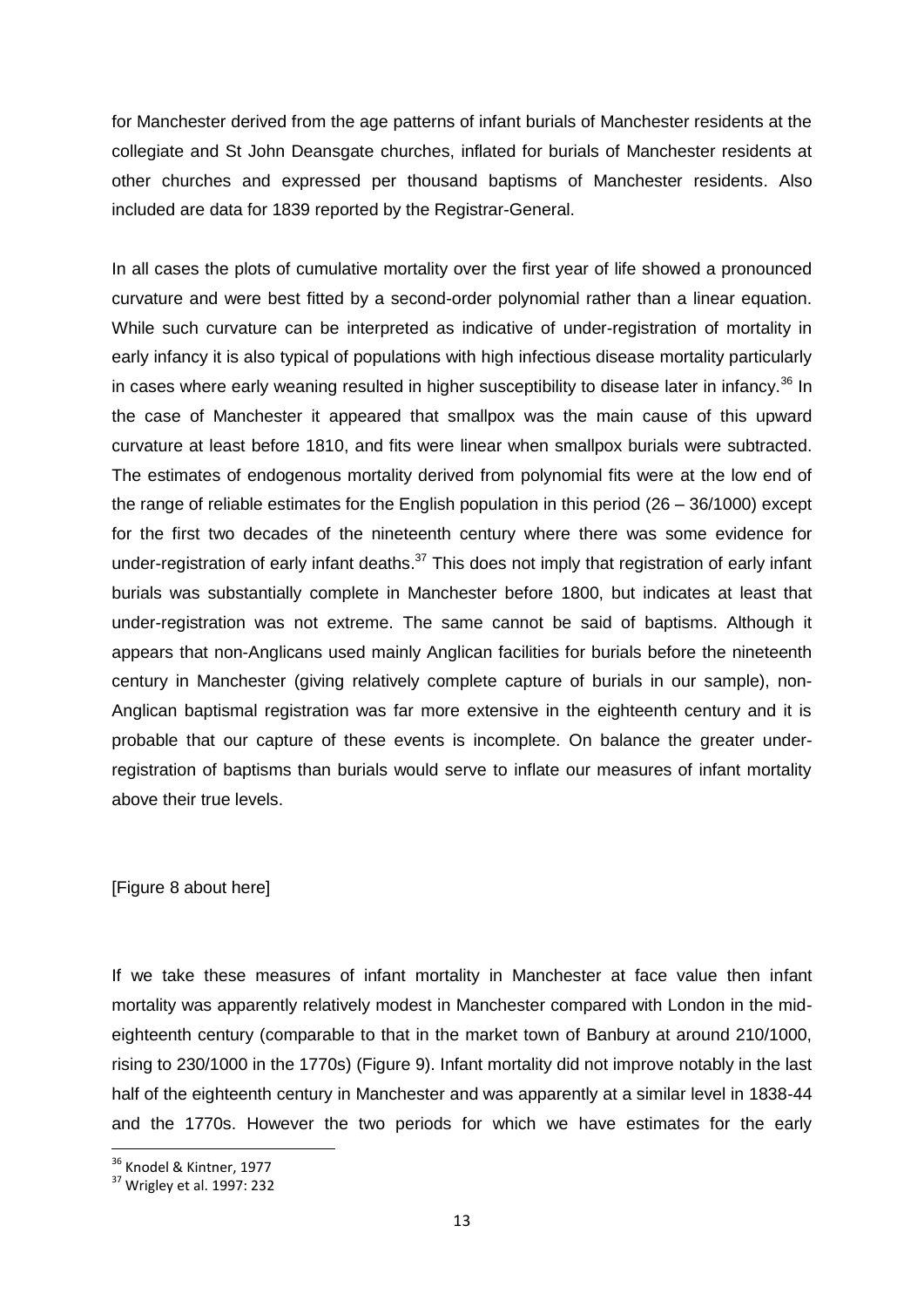nineteenth century, 1803-09 and 1815-19, were associated with lower infant mortality rates (156/1000 and 184/1000 respectively). These estimates of infant mortality in Manchester require further validation, but raise the interesting possibility that infant mortality was comparatively modest in Manchester in the eighteenth century and even fell in the early nineteenth century despite the explosive growth of the city in this period, before regaining its eighteenth century level sometime after 1820. Below we investigate this scenario further using evidence from the age structure and causes of burials in Manchester and seasonality of infant burials. We focus on the factors identified as key in London: smallpox, infant feeding practices, and the geography of migration, as well as population size and density.

[Figure 9 about here]

### *Population size*

The smaller size of Manchester appears to have played some role in reducing exposure to infectious diseases compared with London. The potential impact of population size is best illustrated by the case of measles. Measles was endemic in London and a biennial epidemic cycle was superimposed in a weekly toll of measles burials. By contrast measles was a minor cause of death in Manchester before c.1810 and appeared at roughly four yearly intervals in epidemic form. By the late 1830s however measles had become endemic in Manchester, reflecting the growth of its population by this date and its attainment of a critical threshold for measles transmission attained by London two centuries earlier. However smallpox mortality appears to have been more severe in Manchester than London (see next section), suggesting that population size, at least above a certain threshold, may have been a relatively unimportant variable with respect to this most serious of eighteenth century diseases.

# *Smallpox and spatial inequalities in potentials for exposure and resistance and pathogenic load*

Smallpox was a much more significant cause of death in eighteenth century Manchester than it was in London, accounting for up to 40% of burials in some years (Figure 10).<sup>38</sup> This predominance of smallpox was not simply a function of the relatively low levels of mortality from other causes. Instead there is reason to think that smallpox was more lethal in

**<sup>.</sup>** <sup>38</sup> Davenport, Boulton & Schwarz, 2014.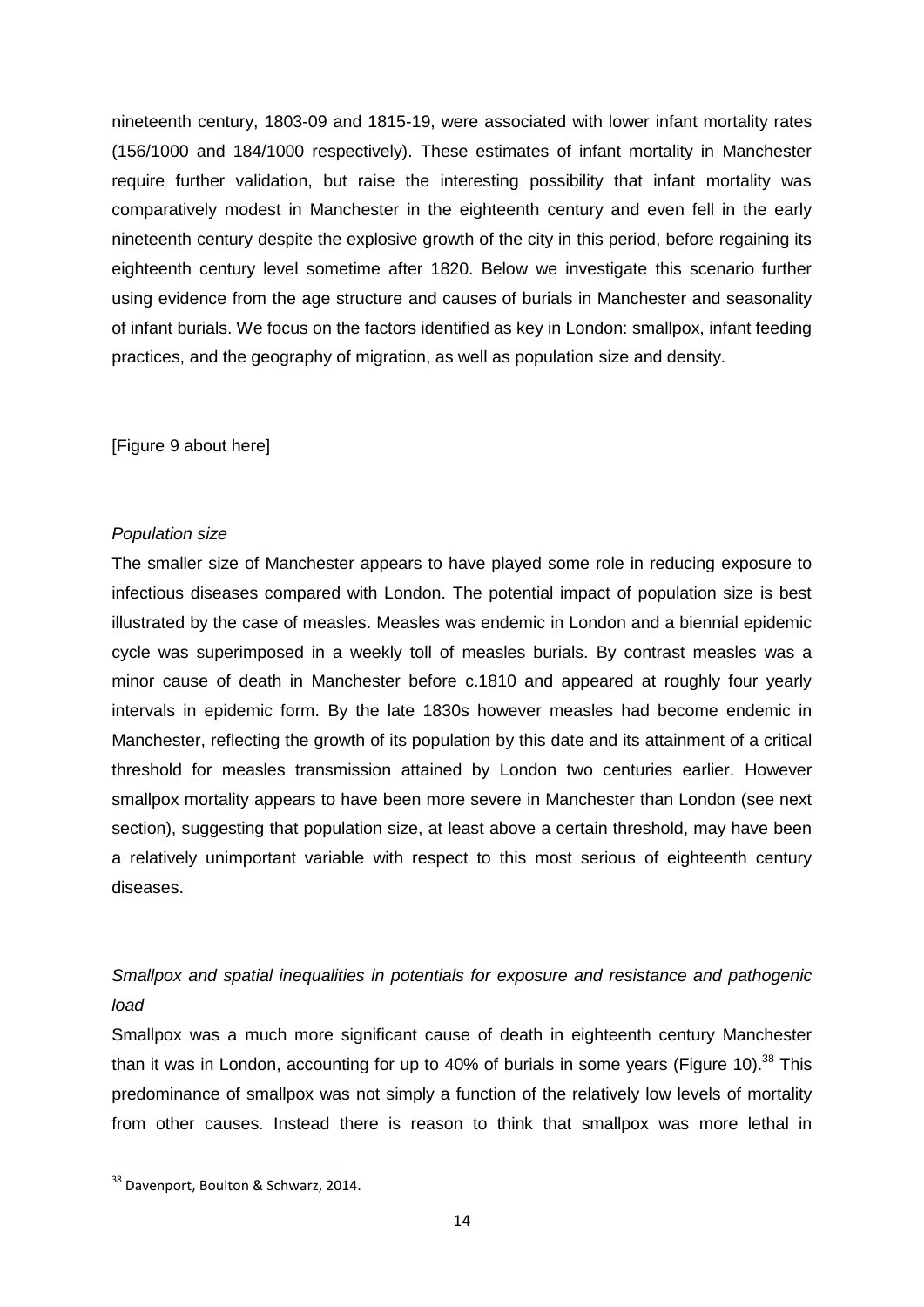Manchester than in London. Smallpox was a major cause of death in infancy, accounting for 30% of infant burials compared with less than 20% in St. Martin in the Fields, and crude rates of smallpox mortality in infancy were higher in Manchester than St. Martin's.<sup>39</sup> Moreover the average age of child smallpox burials was lower in Manchester than in London.<sup>40</sup> The average at burial is an indicator of the probability of infection with (or frequency of circulation of) an infectious disease, and suggests that smallpox circulated at least as rapidly within Manchester as within the metropolis despite the much greater size of London's population. Smallpox was clearly endemic in both cities, with smallpox burials recorded in most weeks. Superimposed on this background were epidemic cycles of around two years in both cities in the late eighteenth century.

[Figure 10 about here]

The apparently greater intensity of smallpox circulation in Manchester fits the paradoxical evidence of a north-south divide in smallpox patterns uncovered by Razzell. In London the age distribution of smallpox burials indicates that adult migrants remained at risk of smallpox infection until at least the last quarter of the eighteenth century. Creighton argued that this was a situation peculiar to London which received "a constant recruit direct from the country... from parishes where as Lettsom says, "the smallpox seldom appears"".<sup>41</sup> However Razzell has produced credible evidence of substantial vulnerability of immigrants in other southern towns in the late eighteenth century, for example Southampton.<sup>42</sup> By contrast scattered evidence from northern communities indicates that at least by the eighteenth century almost no adults died of smallpox (Figure 11). This peculiar geography of smallpox vulnerability is borne out by comparison of Manchester and St Martin in the Fields. Whereas 20% of smallpox victims were aged 10 years or more in mid-eighteenth century Westminster, the corresponding figure for Manchester was less than five percent. This difference was not a function of differences in the age structure of the two populations but probably reflects differences in the migration fields of the two cities.<sup>43</sup> Manchester not only drew migrants from a smaller area than London, but as Figure 12 suggests most of these migrants had probably been exposed to smallpox in childhood. Of the few adult victims of

 $\overline{\phantom{a}}$ 

<sup>&</sup>lt;sup>39</sup> Davenport, Boulton & Schwarz, 2014

<sup>40</sup> Davenport, Boulton & Schwarz, 2014

<sup>41</sup> Creighton, 1894: 533

<sup>42</sup> Razzell, 2011

<sup>43</sup> Davenport, Boulton & Schwarz, 2015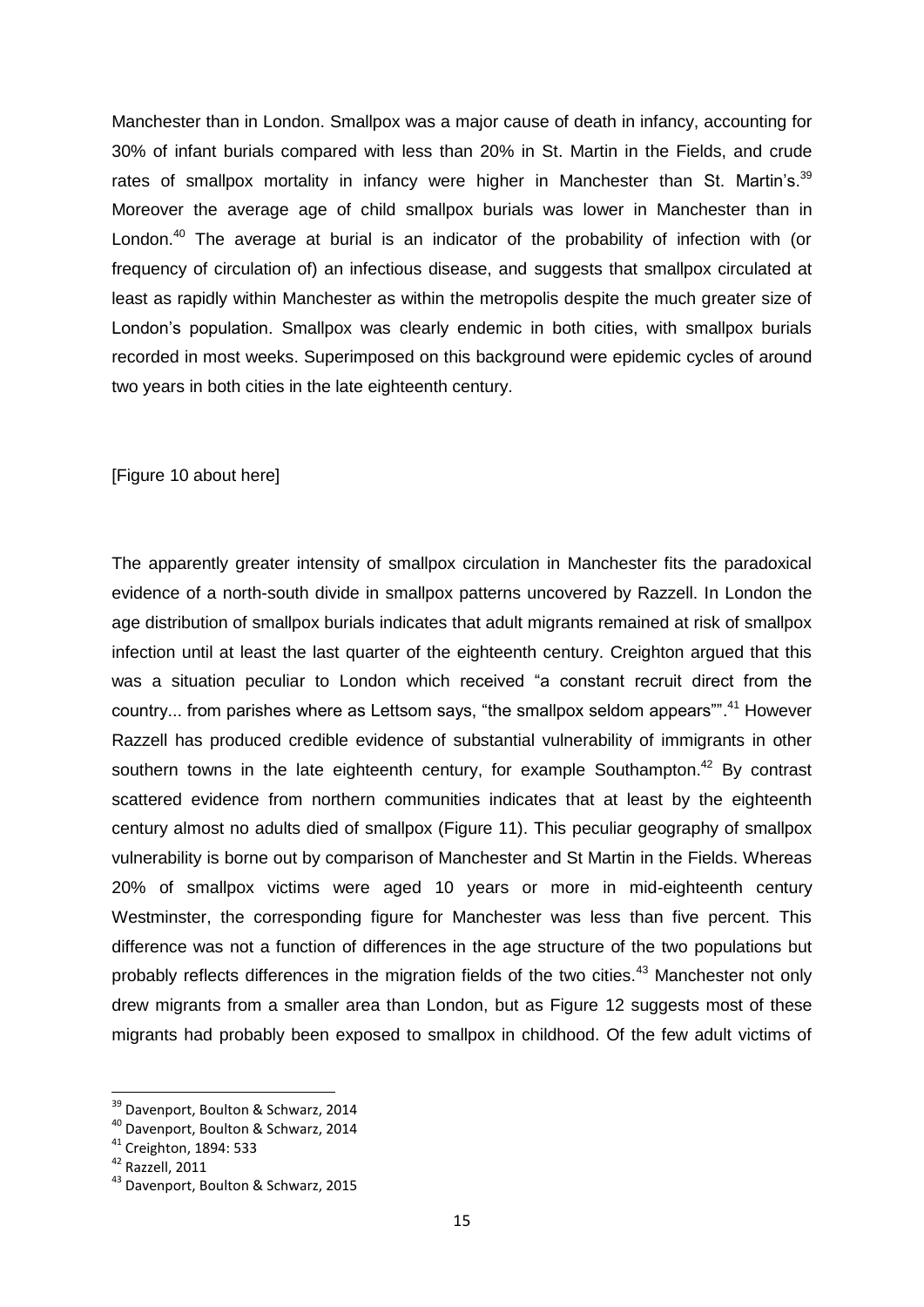smallpox recorded in the collegiate church burial books 1753-61, 12 of the 32 were soldiers, who were usually drawn from a much wider migration field than other types of migrant.

[Figure 11 about here]

The importance of smallpox even in infancy makes it likely that vaccination had a significant impact on mortality in Manchester as suggested by the modest infant mortality rates estimated for the period 1803-09 and 1815-19 as smallpox diminished dramatically as a cause of death (Figures 9,10). It also appears likely however that mortality rose again in the middle decades of the nineteenth century and it remains to be determined whether this rise reflected the endemicisation of diseases such as measles and scarlet fever as Manchester's population grew large enough to sustain transmission, or was more a function of growing urban disamenities and changes in the composition of the population.

The superior immunological experience of Manchester's migrants would have helped to moderate mortality in the town in the eighteenth century, although it is possible that this difference between Manchester and London was limited to smallpox. There is certainly anectdotal evidence for the greater vulnerability of recent immigrants to various types of fever and typhoid in Manchester.<sup>44</sup>

## **Infant feeding practices**

In London there was good evidence for relatively low rates of maternal breastfeeding before c.1775 and this was accompanied by short birth intervals and a strong summer peak in neonatal mortality. We lack birth interval data for Manchester, but analyses of seasonality by infant age at burial indicate that there was no summer peak evident in neonatal or older infant burials in the period 1753-78. However a summer peak in burials at all infant ages 0-5 months emerged in the period after 1780 and persisted until at least 1850 (Figure 12). These data are not conclusive evidence of infant feeding practices but do suggest that relatively lengthy maternal breastfeeding may have been the norm in Manchester before the last quarter of the eighteenth century. It is tempting to speculate that the emergence of a summer peak in mortality in early infancy coincided with reductions in the incidence and/or

<sup>&</sup>lt;sup>44</sup> Aiken, 1795: 193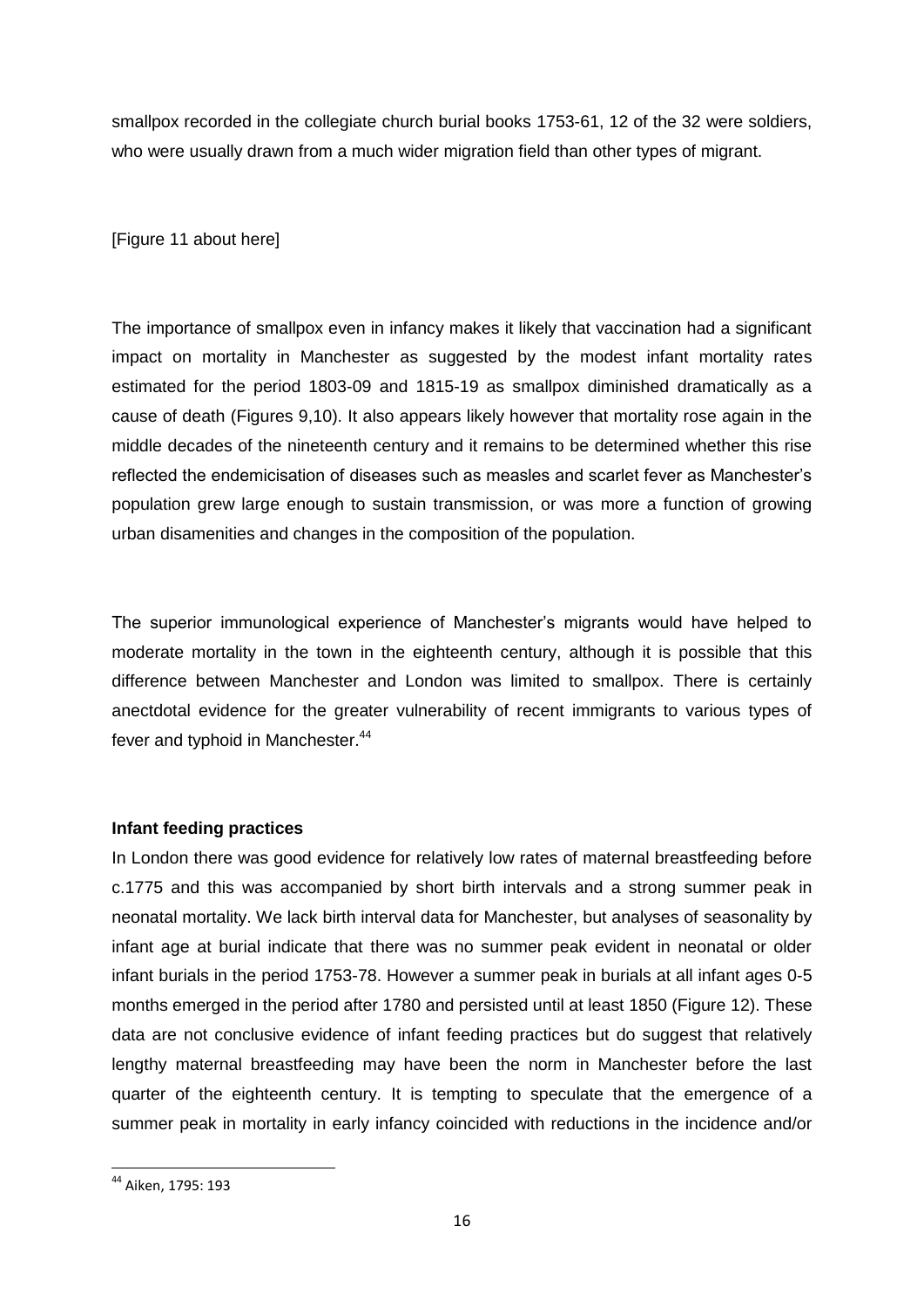duration of breastfeeding associated with the increase in opportunities for female work outside the home that accompanied the increase in manufacturing and the development of factories in Manchester in the last two decades of the eighteenth century.<sup>45</sup> If maternal breastfeeding was common in Manchester in the mid-eighteenth century then this is likely to have resulted in much lower levels of neonatal and post-neonatal mortality than was the case in London, and may account for the relatively modest levels of infant mortality recorded in this period. Conversely any reduction in the prevalence of maternal breastfeeding would, all else being equal, have raised infant mortality in Manchester in a period when infant mortality was falling in London in part as a consequence, we have argued, of rising rates of maternal breastfeeding.<sup>46</sup>

[Figure 12 about here]

# **Conclusions**

Consideration of recent studies of mortality in London provides strong support for Landers' 'high potential' model of mortality in early modern cities. Exposure to infectious diseases appears to have been high enough to overwhelm any survival advantages of wealth at least in early childhood. Resistance appears to have varied as Landers argued according to prior immune experience, itself a function of age and of spatial differences in disease frequency that rendered young children and recent adult migrants relatively susceptible to infection.

However new evidence for Manchester, combined with the striking patterns of infant mortality observed in London, suggest that while Landers' model captures many important features of mortality in early modern English towns and cities, some of the most important aspects of mortality in this period are better explained by specific factors that fit only weakly within a structural model. Three factors appear to be of key importance: smallpox, infant feeding practices, and the geography of migration and disease transmission. Of these only the latter is a fundamental feature of Landers' model, and the patterns suggested here are more complex than expected.

<sup>&</sup>lt;sup>45</sup> Vigier, 1970

<sup>&</sup>lt;sup>46</sup> A fall in the prevalence of maternal breastfeeding would also explains Huck's evidence of a (relative) rise in the summer component of mortality amongst neonates in industrial communities in the early nineteenth century: Huck, 1994.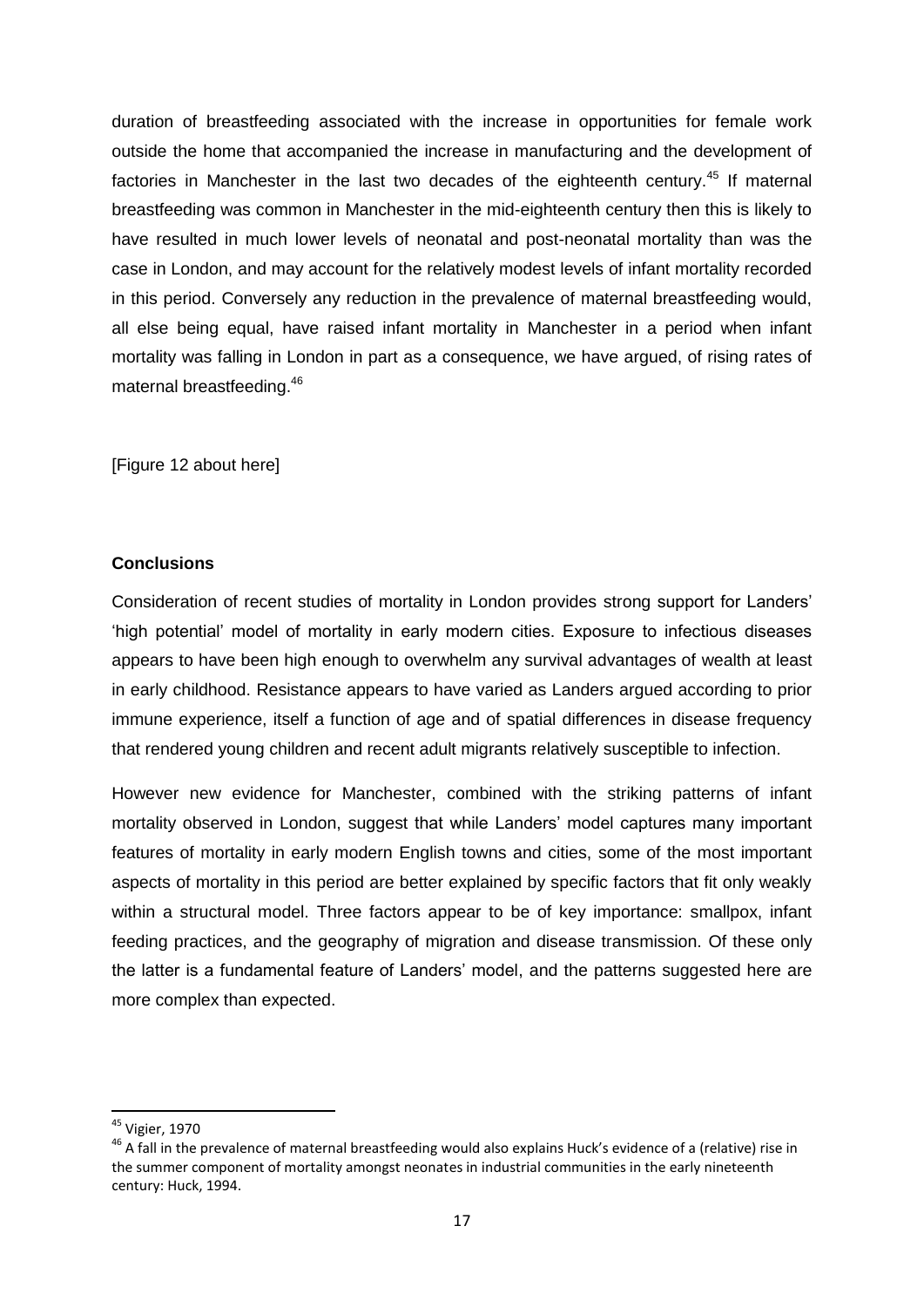Landers identified smallpox as the major reason for the rise and fall of mortality in early childhood (ages 1-4) amongst London Quakers.<sup>47</sup> Given the importance of smallpox in Manchester where it accounted for twenty percent of annual burials, and as a cause of death in young adult migrants to London, it seems clear that smallpox must be given some credit for the rise of mortality in urban centres in the late seventeenth century. Before c.1650 despite lethal outbreaks of plague it appears that at least some urban centres including London and Manchester were able to maintain positive baptism:burial ratios in most nonplague years. That is, in the century before c.1650 the urban graveyard effect (the baptismal deficit evident in decadal averages of baptisms and burials) was due mainly to periodic outbreaks of plague that occasioned devastating mortality surges. In intervening years towns were probably mostly capable of modest natural increases. The disappearance of plague coincided with a rise in 'background' mortality so that in the case of London and Manchester at least burials came to outnumber baptisms in almost every year despite the reduction in severe mortality events. Carmichael and Silverstein have argued that smallpox developed from a relatively benign disease into a more lethal form in the course of the seventeenth century in Europe, a claim consistent with the progressive rise in smallpox burials recorded in the London Bills.<sup>48</sup>

The apparent ability of smallpox to endemicise within relatively small urban populations may help to explain the peculiar lethality of even market towns in the century and a half before c.1800. For other diseases where the frequency of disease exposure was a function of population size, as seems to have been the case with measles and scarlet fever, then mortality from these types of diseases would be highest in the largest cities. However for diseases that did not confer immunity, or that could be sustained for long periods outside a human host (as was the case with smallpox<sup>49</sup>) then population size probably played a smaller role in influencing mortality levels. It is tempting to speculate that the higher population densities of Manchester compared with London also played a role in facilitating smallpox transmission and/or raising case-fatality rates (Figure 7).<sup>50</sup> In this sense then the particular nature of the pathogenic load in early modern populations may have been crucial in determining some of the key features of urban mortality patterns not readily captured otherwise by Landers' structural model.

 $\overline{\phantom{a}}$ 

 $47$  Landers, 1993: 154

<sup>48</sup> Carmichael & Silverstein, 1987.

<sup>&</sup>lt;sup>49</sup> Fenner et al., 1988; chap.4; Walther & Ewald, 2004.

<sup>&</sup>lt;sup>50</sup> The course of changes in IMR also appeared to follow changes in population density in Manchester (Figures 6 and 10).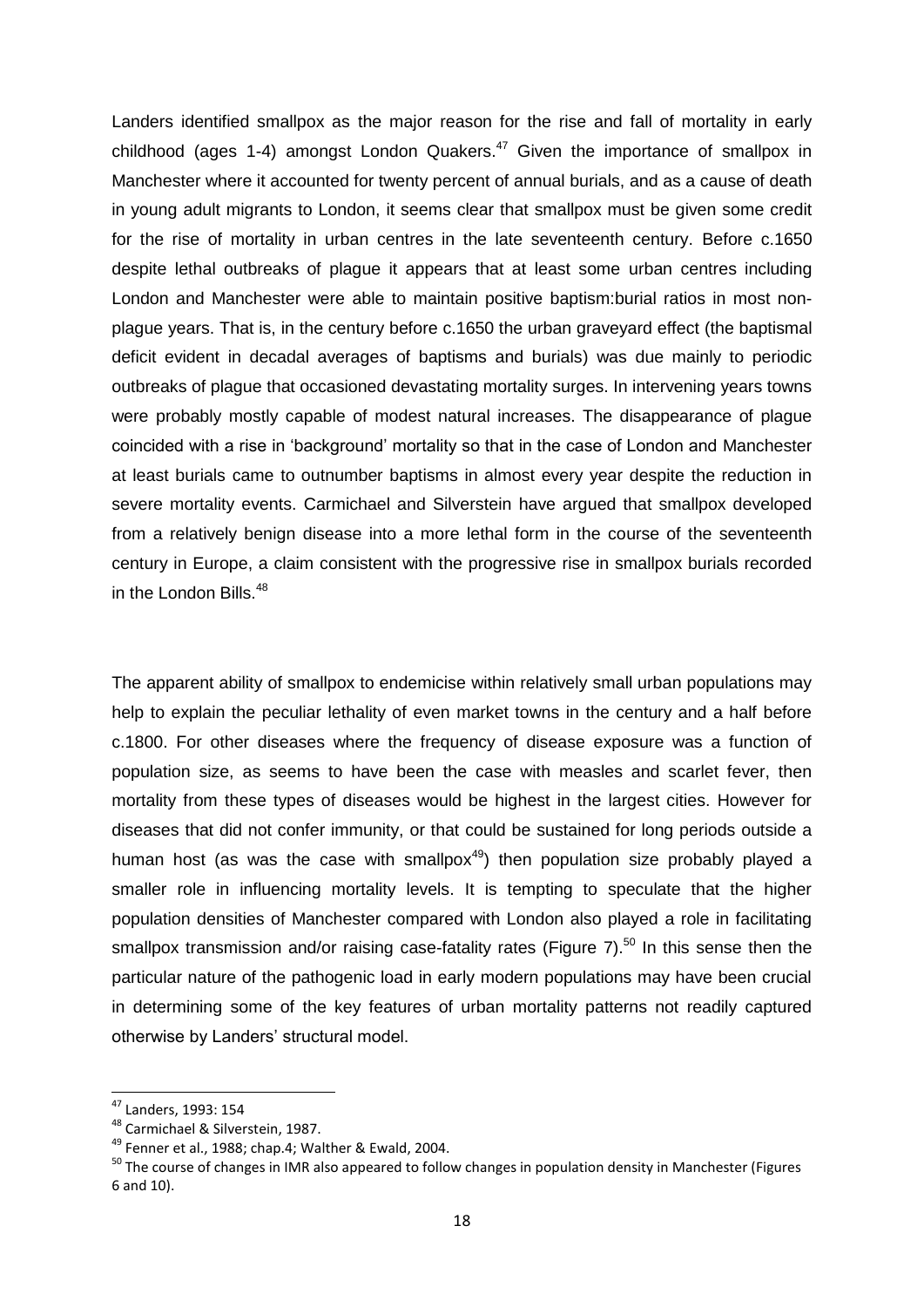Conversely, vaccination campaigns that reduced smallpox to a minor cause of death by the mid-nineteenth century must have made a major contribution to improving life expectancy in cities and towns. While the impact of vaccination was muted at the national level this may reflect partially the rural bias of the sample used to calculate national mortality rates, as well as the apparent infrequency of smallpox epidemics in smaller settlements in southern England.<sup>51</sup> It is likely that the impact of vaccination on urban populations was very significant.<sup>52</sup> Moreover the benefit may have been greatest in small northern towns where smallpox appears to have constituted a high proportion of burials (Figure 13).<sup>53</sup> The extension of vaccination to rural populations would also have made towns substantially safer for adult migrants.

[Figure 13 about here]

Infant feeding practices also seem to have been key in creating a very high potential for infection amongst the most vulnerable age groups in London. By contrast Manchester in the mid-eighteenth century apparently enjoyed fairly modest infant mortality on a par with Banbury, a town a tenth its size, and displayed no evidence of early weaning. However the evidence of infant feeding practices is indirect. In London (and seventeenth century York) birth intervals were very short and neonatal mortality displayed a marked summer peak characteristic of weanling diarrhoea and absent from the national population where relatively long breastfeeding was the norm. A substantial decline in neonatal mortality in London in the second half of the eighteenth century coincided with a lengthening of birth intervals consistent with longer maternal breastfeeding and with documentary evidence of both profound shifts in maternal preferences for breastfeeding and the virtual disappearance of evidence for rural wet-nursing of London infants (except parish and Foundling hospital children).<sup>54</sup> The evidence is ambiguous however because the summer peak in neonatal mortality persisted despite evidence of increased maternal breastfeeding. Nonetheless it

 $51$  It is notable that although infant mortality rates calculated from family reconstitution dove-tailed well with the national series derived from civil registration from 1838, early childhood mortality rates (ages 1-4 years) were substantially lower in the reconstitution sample than the national series derived from civil registration: Woods, 2000. Since immunising childhood diseases have their greatest impact ages 1-4 years and are most lethal in large and dense populations, the omission of large urban settlements from the reconstitution sample may have led to under-estimation of the impact of smallpox to mortality in this age range.

<sup>52</sup> Mercer, 1990, chap. 3

<sup>&</sup>lt;sup>53</sup> See for example Fleishman, 1985: 283 for estimates of the impact of vaccination in several northern rural and urban communities.

<sup>54</sup> Fildes, 1986, 1998; Clark, 1988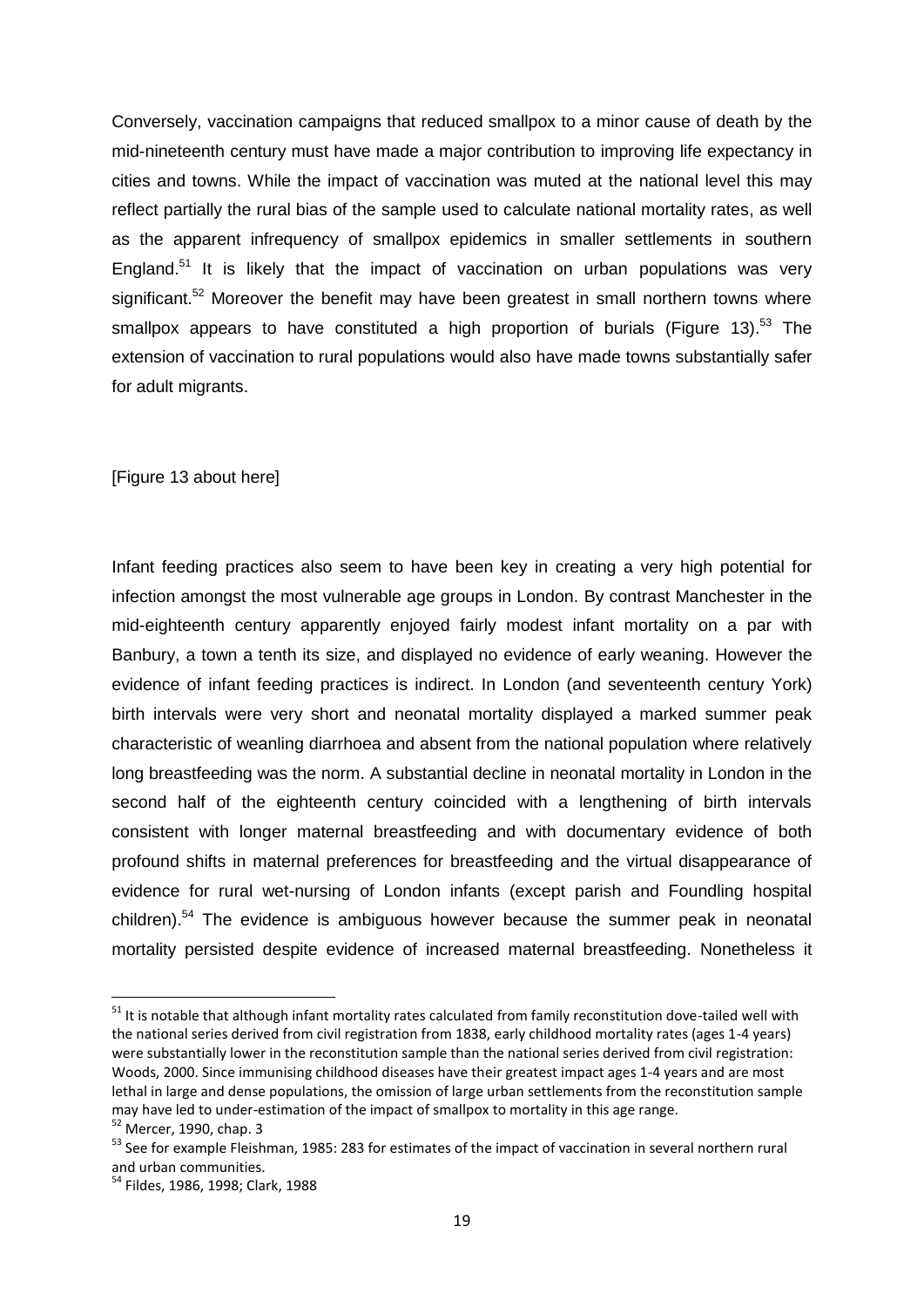seems very plausible that part of the extravagant mortality of infants in eighteenth century London was due to an urban culture of limited or no maternal breastfeeding amongst certain sectors of the population, a culture which shifted over the course of the late eighteenth century. There is little doubt that maternal breastfeeding must have been very widespread in nineteenth century London. It is very unlikely that a city the size of London could have achieved infant mortality rates (and fertility rates) comparable to the national average and well below those of many much smaller continental towns without a high incidence of maternal breastfeeding.<sup>55</sup> It also seems very likely that this represented a profound change from practices amongst large sections of the metropolitan population before the late eighteenth century. The extent to which low levels of maternal breastfeeding was the norm in other urban centres in England before 1800 remains to be investigated. The evidence for Manchester suggests that early weaning was not a feature there before the late eighteenth century, and that the appearance of summer peaks in early infant mortality coincided with the development of factory labour and perhaps more regular employment of women away from home. Infant feeding practices were included as a determinant of exposure potential in Landers' model, but the evidence of geographical, temporal and social heterogeneity in feeding practices suggests that this variable shouldn't be regarded as a structural feature of early modern urban populations.

A key feature of Landers' model, spatial inequalities, appears to have been of pervasive if complex importance. Landers argued for the importance of the spatial structure of the national population and its degree of integration in determining the immune status of migrants from rural to urban areas. However the evidence presented here regarding smallpox complicates the elegant patterns of migration and endemicisation proposed by McNeill and incorporated into Landers' model.<sup>56</sup> Smallpox does not appear to have behaved as a classic immunising person-to-person infection endemic only in large dense populations. Rather it appears to have circulated efficiently in the more sparsely populated areas of northern England, mainland Scotland and Sweden, and less readily within the denser and apparently better connected settlements of southern England. The geography of smallpox epidemics is very puzzling and calls for closer analysis of regional patterns of disease transmission more generally. Similarly, the apparent heterogeneity of urban cultures with respect to wet-nursing and maternal breastfeeding suggested by the differences in seasonal

<sup>&</sup>lt;sup>55</sup> See Vögele, 2010 table 2 for a comparison of summer excess in infant mortality in the late nineteenth century in European cities.

<sup>56</sup> McNeill, 1984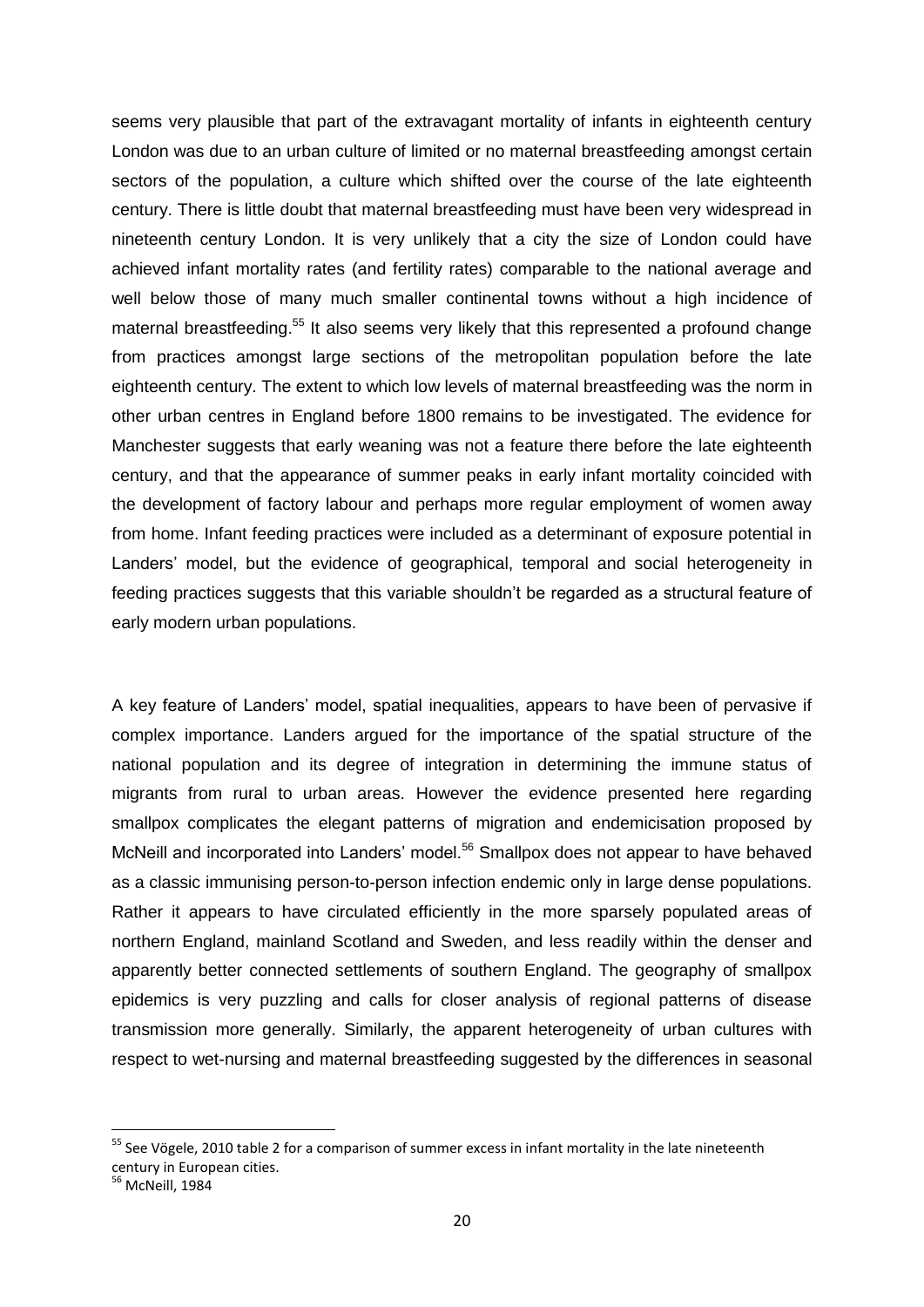patterns of neonatal mortality between London and Manchester also underscores the importance of regional variations to an understanding of the drivers of mortality trends.

This chapter has been limited to a discussion of infant mortality, and this provides an incomplete test of Landers' model. Infants are buffered by (or exposed to) maternal immunity and care practices to a greater extent than older children, and infant mortality is less affected by environmental conditions than mortality at other ages. In the second half of the nineteenth century childhood diseases showed the strongest relationship of all causes of death to population size and density and early childhood mortality (mortality at ages 1-4: ECMR) exceeded infant mortality rates in large cities including London.<sup>57</sup> These patterns suggest that at least in Victorian England ECMR was a much more sensitive indicator than IMR of urban conditions, and an examination of early childhood mortality rates may provide a clearer test of the importance of structural determinants of exposure and resistance potentials and pathogenic load. Unfortunately these rates are also harder to determine for populations such as Manchester. However the enormous importance of smallpox at these ages must mean that this single disease, and specific prophylactic measures against it, largely determined urban mortality patterns in this age range in the eighteenth and early nineteenth centuries.

A final issue raised by the evidence presented here is the extent to which the 'pretransitional' urban mortality regime Landers sought to model was specific to north-western Europe in the early modern period. At least in English and Dutch towns regular annual burial surpluses may have been specific to the period c.1650-1770.<sup>58</sup> We have suggested that infant feeding practices and smallpox were significant causes of the high mortality associated with towns in this period. It remains an open question to what extent the urban graveyard phenomenon was a function of more ubiquitous structural characteristics of pretransitional cities.

<sup>57</sup> Woods, 1993; 2000

<sup>58</sup> Van der Woude, 1982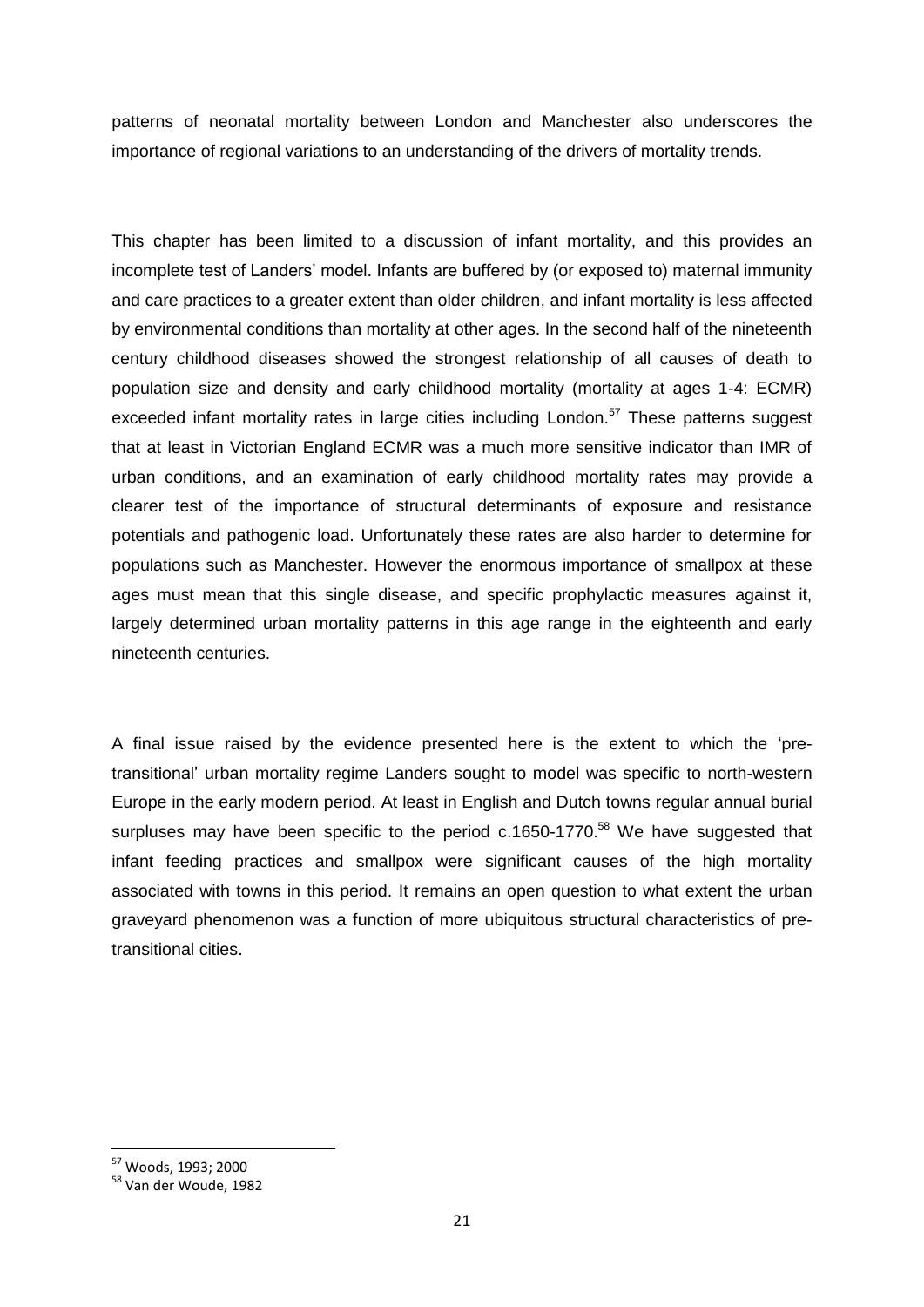#### **References**

- Aiken, J. A description of the country from thirty to forty miles around Manchester. (London, 1795)
- Bartlett, M.S. 'The critical community size for measles in the United States', *Journal of the Royal Statistical Society, series A*, 123: 37-44 (1960)
- Boulton, J. & Davenport, R.J. 'Few deaths before baptisms: clerical policy, private baptism and the registration of births in Georgian London', unpubl. working paper (2014)
- Carmichael A.G. & Silverstein, A.M., 'Smallpox in Europe before the seventeenth century: virulent killer or benign disease?' *Journal of the History of Medicine*, 42: 147-168 (1987)
- Chaloner, W.H., 'Manchester in the latter half of the eighteenth century', *Bulletin of the John Rylands Library*, 42(1): 40-60 (1959)
- Clark, G. *The nurse children of London, 1540-1750: a population study*. Unpubl. Ph.D. thesis, University of Reading (1988)
- Creighton, C., *A history of epidemics in Britain*, vol. II (Cambridge, 1894).
- Davenport, R.J., Boulton, J.P. & Schwarz, L., 'The decline of adult smallpox in eighteenthcentury London', *Economic History Review*, 64(4), pp.1289-1314.
- Davenport, R.J., Boulton J., Black, J. 'Infant mortality by social status in Georgian London', unpubl. Working paper (2013) [\(http://www.esrc.ac.uk/my-esrc/grants/RES-062-23-](http://www.esrc.ac.uk/my-esrc/grants/RES-062-23-3221/outputs/Read/7d49d0bb-0ad9-4f61-9460-d4eced33581a) [3221/outputs/Read/7d49d0bb-0ad9-4f61-9460-d4eced33581a\)](http://www.esrc.ac.uk/my-esrc/grants/RES-062-23-3221/outputs/Read/7d49d0bb-0ad9-4f61-9460-d4eced33581a)
- Davenport, R.J., Boulton, J.P. & Schwarz, L., 'Urban inoculation and the decline of smallpox mortality in eighteenth century cities – a reply to Razzell', *Economic History Review*, accepted (2014).
- Edge, G. *A guide to the burial grounds of Manchester and Salford*, 2<sup>nd</sup> edn (Manchester: Manchester & Lancashire Family History Society).
- Fenner, F., Henderson, D.A., Arita, I., Ježek, Z., and Ladnyi, I.D., *Smallpox and its eradication* (Geneva, 1988).
- Fildes, V. *Breasts, bottles and babies: a history of infant feeding from antiquity to the present.* (Edinburgh: Edinburgh University Press, 1986)
- Fildes, V. 'The English wet-nurse and her role in infant care 1538-1800', *Medical History*, 32: 142-73 (1988)
- Finlay, R., *Population and metropolis: the demography of London 1580-1650.* (Cambridge, 1981).
- Fleischman, R.K. *Conditions of life among the cotton workers of southeastern Lancashire, 1780-1850.* (London: Garland, 1985)
- Flinn, MW. *The European demographic system, 1500-1820*. (Baltimore: John Hopkins University Press, 1981)
- Fridlizius, G. 'The mortality decline in the first phase of the demographic transition: Swedish experiences', in T. Bengtsson, G. Fridlizius, R. Ohlsson (eds.) *Preindustrial population*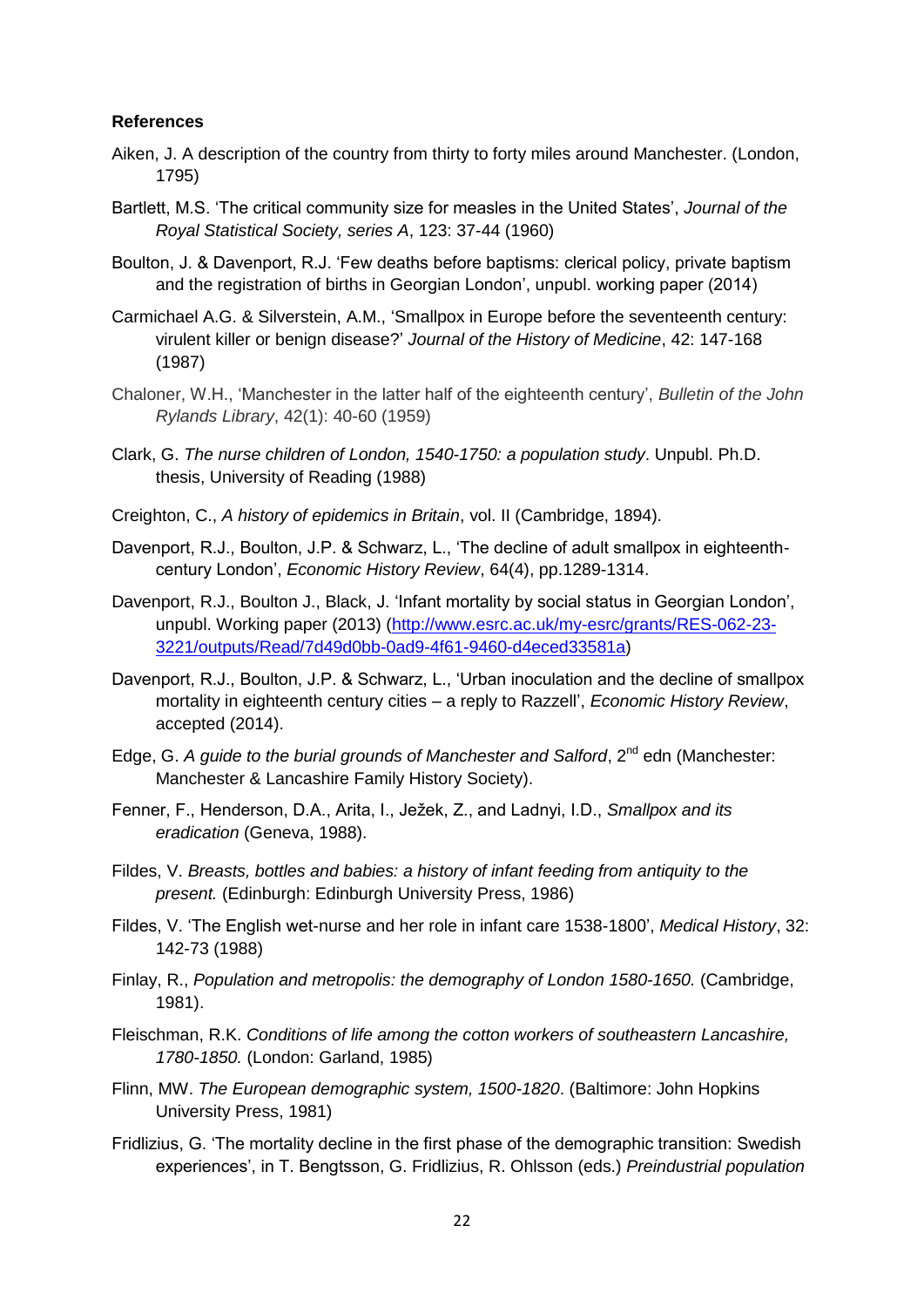*change: the mortality decline and short-term population movements*. (Stockholm: Almquist and Wiksell, 1984).

- Galley, C., *The demography of early modern towns: York in the sixteenth and seventeenth centuries* (Liverpool, 1998).
- Galley C. & Shelton N., 'Bridging the gap: determining long-term changes in infant mortality in pre-registration England and Wales', *Population Studies* 55(1), pp.65-77 (2001).
- Garrett, E., Reid, A., Schűrer, K. & Szreter S. *Changing family size in England and Wales: place, class and demography: 1891-1911*, (Cambridge: Cambridge University Press, 2001).
- Gorsuch, W. 'An extract from the register of Holy-Cross in Salop..' *Philosophical Transactions* 61: 57-58 (1771)
- Gorsuch, W. 'An extract from the register of Holy-Cross in Salop..' *Philosophical Transactions* 72: 53-57 (1782)
- Huck, P. 'Infant mortality in nine industrial parishes in northern England, 1813-36', *Population Studies*, 48(3): 513-26 (1994)
- Kelly, M, & O'Grada, C. 'Living standards and mortality since the middle ages', *Economic History Review* 67(2): 358-81 (2014)
- Kitson, P. 'Industrialization and the changing mortality environment in an English community during the Industrial Revolution' in M.K. Zuckerman (ed.) *Modern environments and human health: revisiting the second epidemiological transition*, (Hoboken, New Jersey: Wiley Blackwell, 2014)
- Knodel, J. & Kintner, H. 'The impact of breastfeeding patterns on the biometric analysis of infant mortality', *Demography* 14(4): 391-409 (1977)
- Landers, J. 'Historical epidemiology and the structural analysis of mortality', *Health Transition Review* 2(Supp): 47-75 (1992)
- Landers, J. 'Mortality, weather and prices in London 1675-1825: a study of short-term fluctuations', Journal of Historical Geography 12: 347-64 (1986)
- Landers, J., *Death and the metropolis: studies in the demographic history of London, 1670– 1830* (Cambridge: Cambridge University Press, 1993).
- Levine, D. *Family formation in an age of nascent capitalism* (London: Academic Press, 1977).
- Marshall, J., *The mortality of the metropolis* (London, 1832).
- McNeill, W.H. 'Migration patterns and infection in traditional societies' In Stanley NF & Joske RA (eds) *Changing disease patterns and human behaviour*. (London: Academic Press, 1980): 28-36
- Mercer, A., *Disease, mortality and population in transition* (Leicester, Leicester University Press, 1990).
- More, R. 'An extract from the register of Holy-Cross in Salop...' *Philosophical Transactions*  52: 140-141 (1761-62)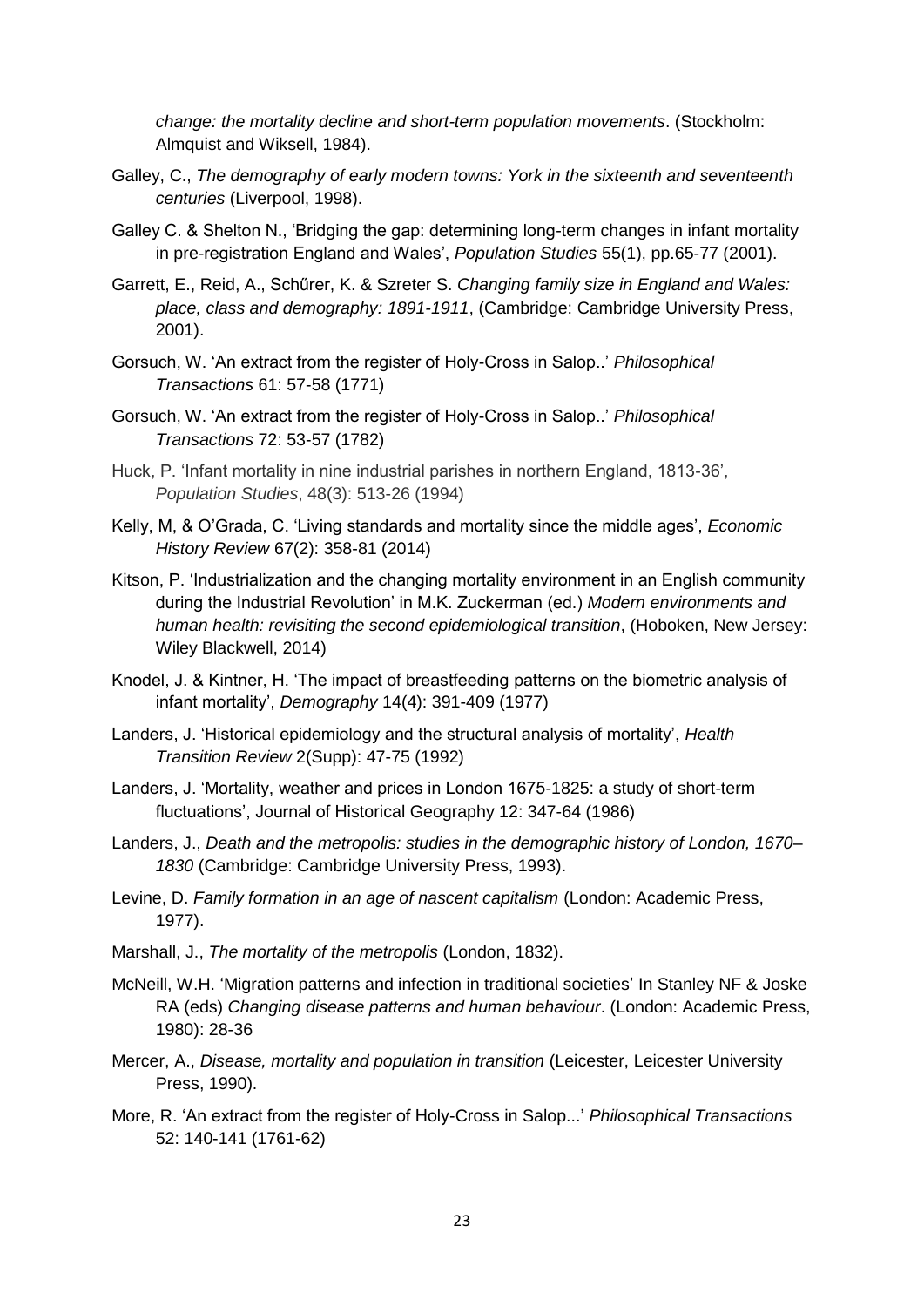- Newton, G., Family reconstitution in an urban context: some observations and methods. *Cambridge Working Papers in Economic History* no. 12 (2013). [http://www.econsoc.hist.cam.ac.uk/docs/CWPESH%20number%2012%20Jan%20201](http://www.econsoc.hist.cam.ac.uk/docs/CWPESH%20number%2012%20Jan%202013.pdf) [3.pdf](http://www.econsoc.hist.cam.ac.uk/docs/CWPESH%20number%2012%20Jan%202013.pdf)
- Perrenoud, A. 'Child mortality in francophone Europe: state of knowledge', in A. Bideau, B. Desjardins & H.P. Brignoli (eds.) *Infant and child mortality in the past*. (Oxford: Clarendon Press, 1997).
- Pooley M.E. & Pooley C.G. 'Health, society and environment in nineteenth-century Manchester' in Woods, R. & Woodward, J. *Urban disease and mortality in nineteenth century England* (London: Batsford Press, 1984): 148-175
- Razzell, P., *The conquest of smallpox: the impact of inoculation on smallpox mortality in*  eighteenth century Britain (2<sup>nd</sup> edn. 2003).
- Razzell, P., 'The decline of adult smallpox in eighteenth-century London: a commentary', *Economic History Review*, 64(4), pp.1315-35.
- Reid, A 'Locality or class? Spatial and social differentials in infant and child mortality in England and Wales, 1895-1911', in C.A. Corsini & P.P. Viazzo (eds) *The decline of infant and child mortality: The European experience: 1750-1990,* (Martinus Nijhoff, 1997): 129-154.
- Smith, R. & Jim Oeppen, J. 'Place and status as determinants of mortality in England c.1550-1837', in E. Garrett, C. Galley, N. Shelton and R. Woods (eds.) *Infant mortality: a continuing social problem.* (Aldershot: Ashgate, 2006).
- Szreter, S. 'Economic growth, disruption, deprivation, diseases, and death: on the importance of public health for development', *Population and Development Review*, 23(4): 693-728 (1997);
- Szreter, S. & Mooney, G. 'Urbanisation, mortality, and the standard of living debate: new estimates of life at birth in nineteenth-century British cities', *Economic History Review*, 51(1): 84-112 (1998).
- Vigier, F., *Change and apathy: Liverpool and Manchester during the industrial revolution* (Cambridge, Mass.: M.I.T. Press, 1970).
- Vögele, J. '"Has all that has been done lately for infants failed?" 1911, infant mortality and infant welfare in early twentieth century Germany', *Annales de Démographique Historique*, 120: 131-46 (2010)
- Walther, B.A., and Ewald, P.W., 'Pathogen survival in the external environment and the evolution of virulence', *Biological Reviews*, 79 (2004), pp.849-69.
- Wilson, C. 'The proximate determinants of marital fertility in England 1600-1799', in L. Bonfield, R.M. Smith & K. Wrightson (eds) *The world we have gained* (Oxford, 1986)
- Woods, R. 'On the historical relationship between infant and adult mortality', *Population Studies* 47(2): 195-219 (1993).
- Woods, R. *Death Before birth: fetal health in historical perspective*. (Oxford: Oxford University Press, 2009).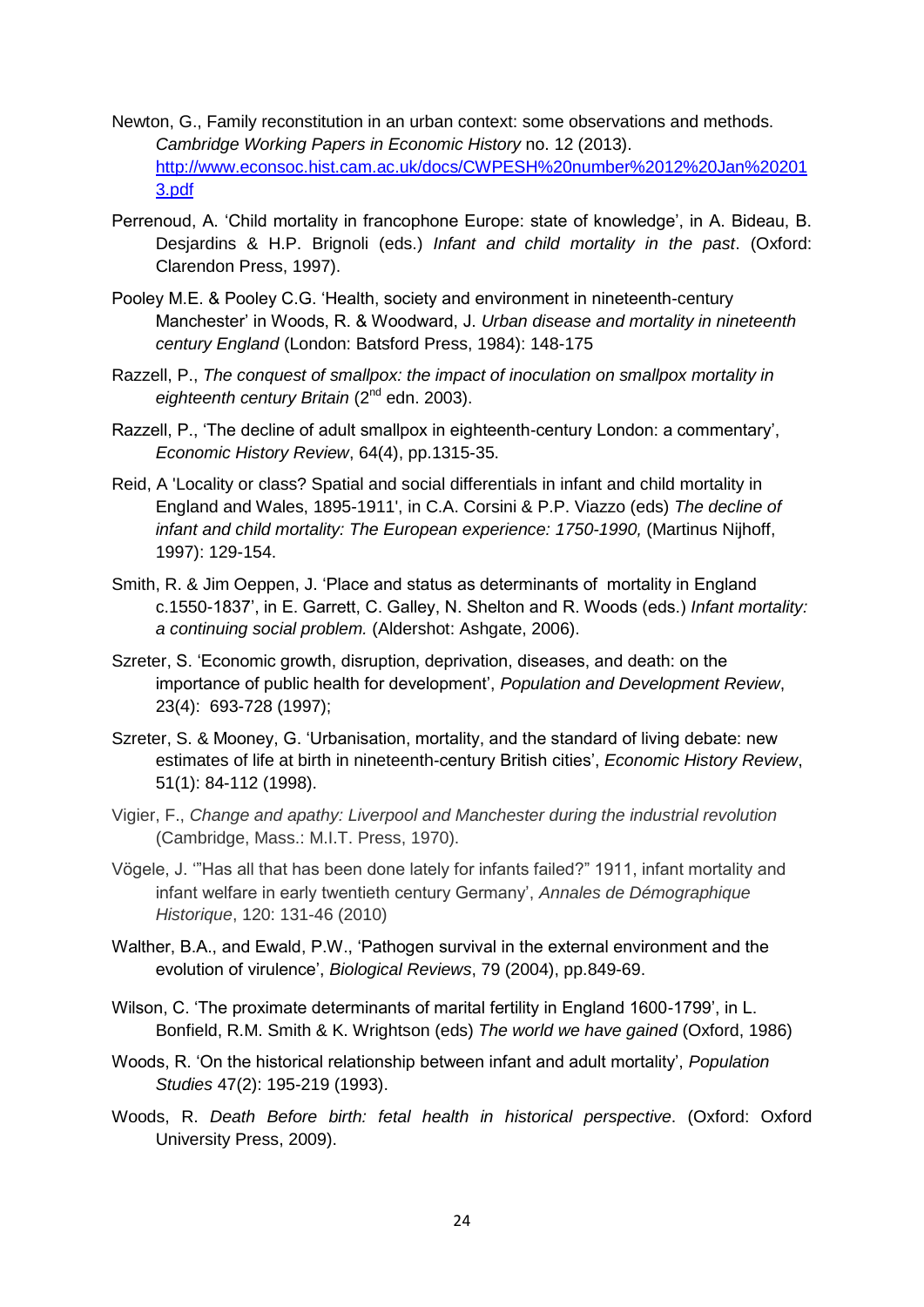- Woods, RI. *The demography of Victorian England and Wales* (Cambridge, Cambridge University Press, 2000).
- Wrigley, E.A. *The early English censuses* (Oxford: OUP, 2011)
- Wrigley E.A. & Schofield R.S. *The population history of England 1541-1871,* 2<sup>nd</sup> edn. (Cambridge: Cambridge University Press, 1989).
- Wrigley E.A. & Schofield R.S. 'Population history from family reconstitution: summary results 1600-1799', *Population Studies* 37(2): 157-84 (1983)
- Wrigley, E.A., Davies, R.S., Oeppen, J.E., and Schofield, R.S., *English population history from family reconstitution 1580–1837* (Cambridge, Cambridge University Press, 1997).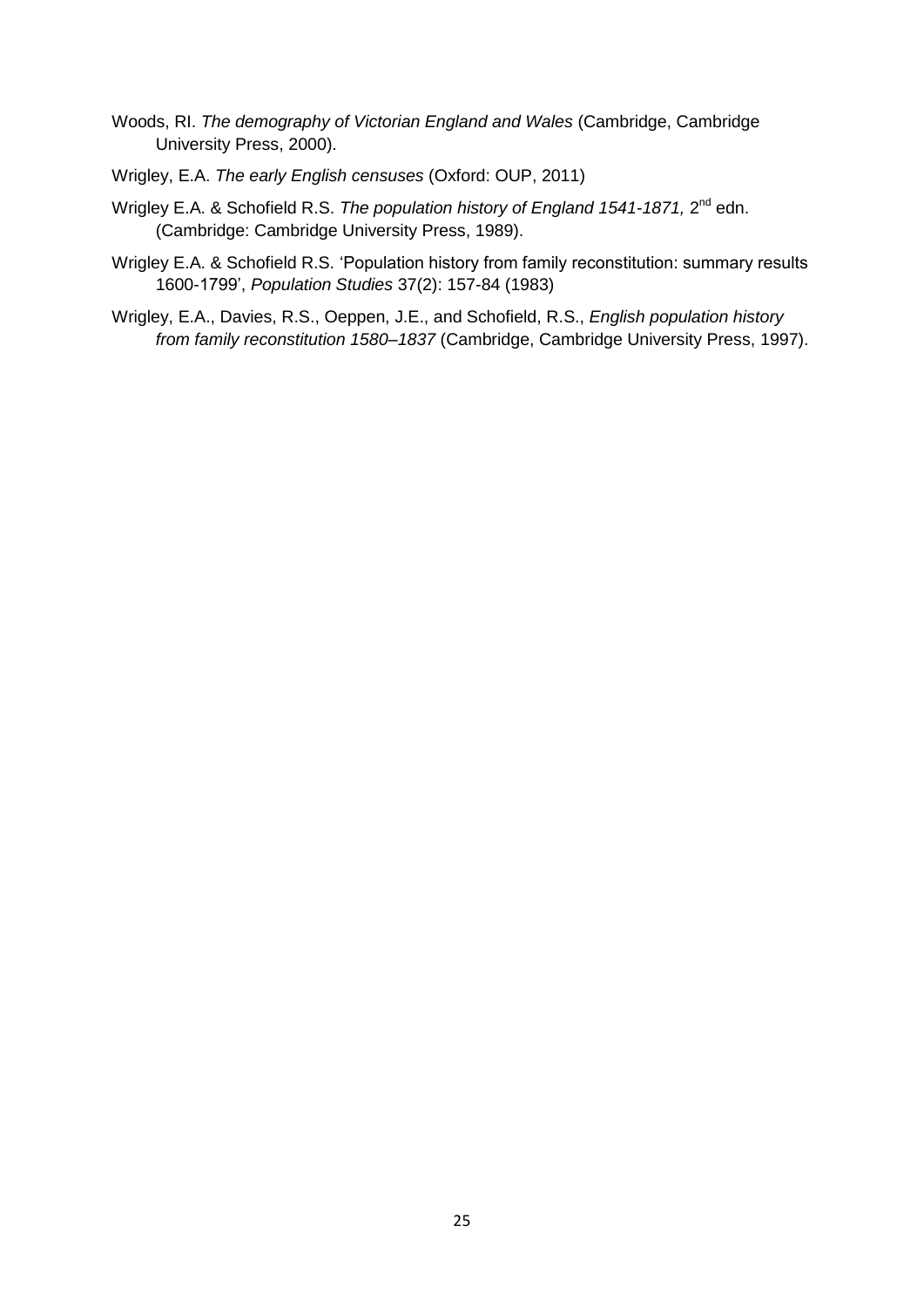



*Sources:* England and Wales: Wrigley et al., 1997; Human Mortality Database. London: Landers, 1993, 136; Annual reports of the Registrar-General and decennial supplements. Liverpool: Annual reports of the Registrar-General and decennial supplements; York: Galley, 1998, table 4.9; Annual reports of the Registrar-General and decennial supplements. Banbury: Wrigley & Schofield, 1983; Annual reports of the Registrar-General and decennial supplements.





*Sources*: Newton, 2011, table 2; Landers, 1993, 136; Annual reports of the Registrar-General and decennial supplements; family reconstitution of St. Martin in the Fields (unpubl.).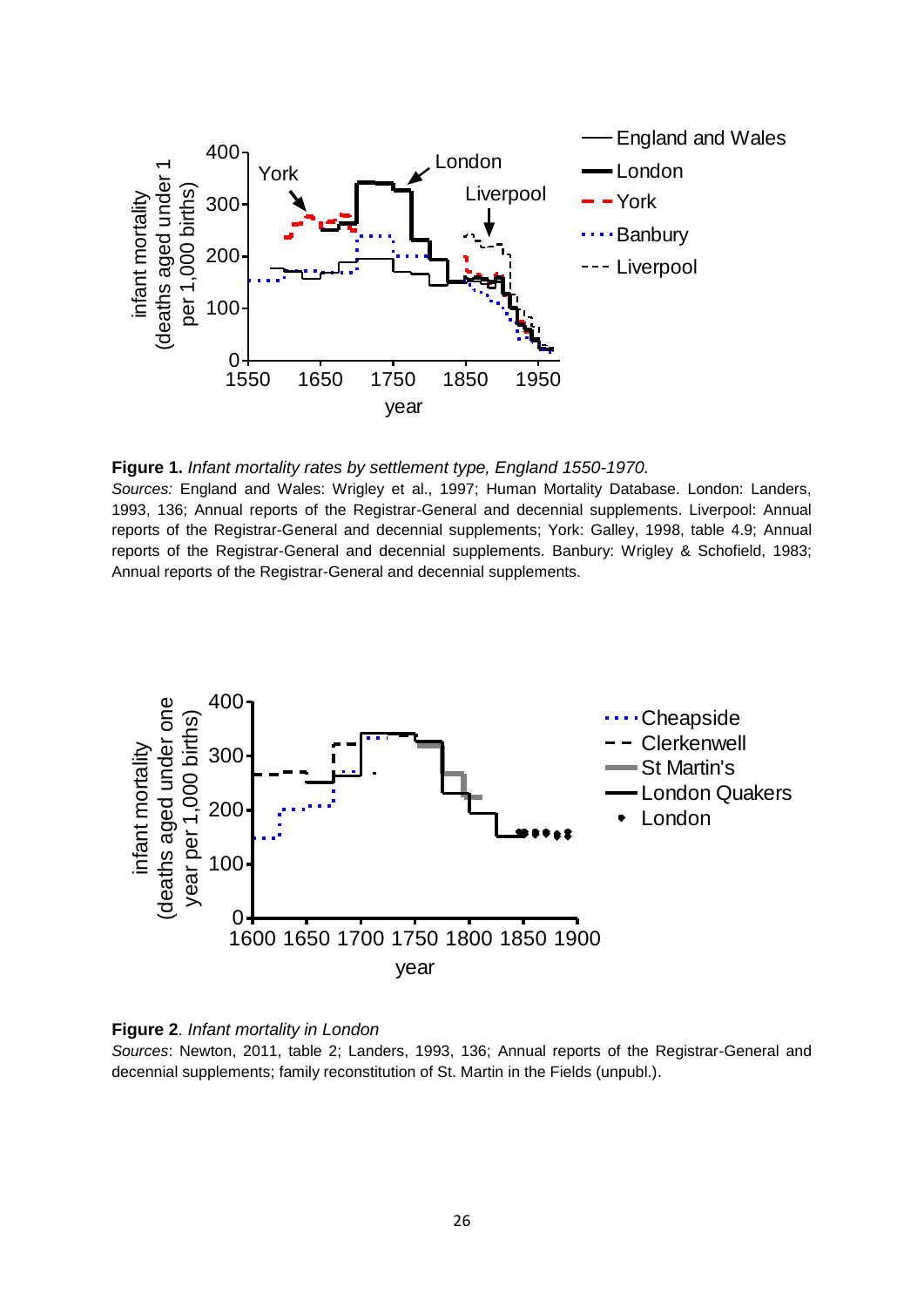

**Figure 3**. *Seasonality of neonatal mortality in St. Martin in the Fields (unity corresponds to the rate over twelve months).*

*Source*: family reconstitution of St. Martin in the Fields 1752-1812 (unpubl.)



**Figure 4**. *Distribution of birth intervals in reconstitution families in St. Martin in the Fields where the infant whose birth opened the interval was known to have survived one year or more.*

*Source*: family reconstitution of St. Martin in the Fields 1752-1812 (unpubl.)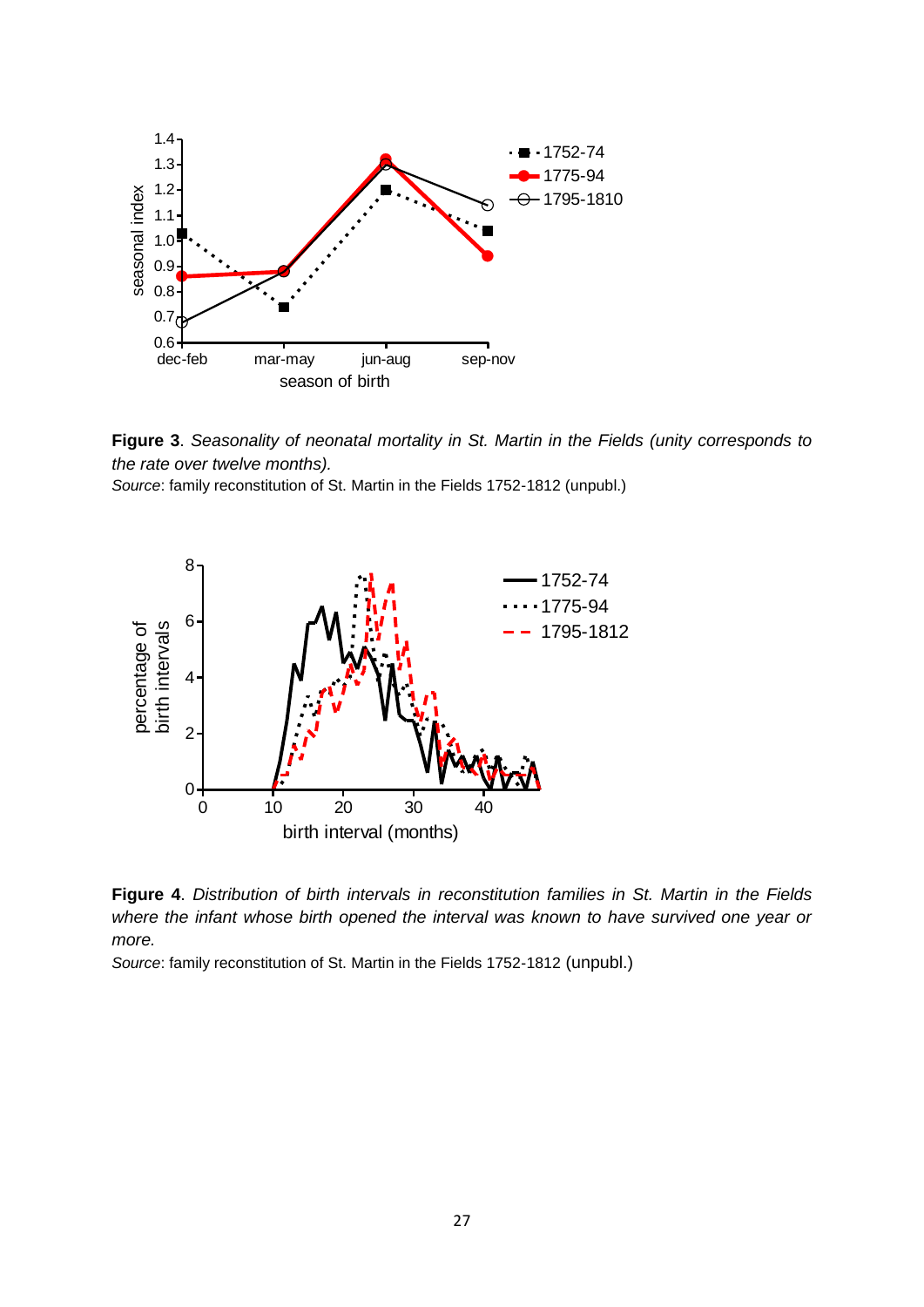

**Figure 5.** Infant mortality in Cambridge Group reconstitution parishes. *Sources:* unpubl. analyses of Cambridge Group family reconstitution data (see Wrigley et al., 1997 chap. 2 for settlement characteristics).





*Sources:* Manchester township: Chaloner, 1959, 41; *Census of the town and parish of Manchester 1773-74. Enumeration of the houses and inhabitants made by Thomas Percival and John Whittaker*, Chetham Library Mun.A.4.54-56); *Census Enumeration Abstracts 1801, 1811, 1821, 1831, 1841.*  Manchester borough with Salford population from Wrigley, 2011.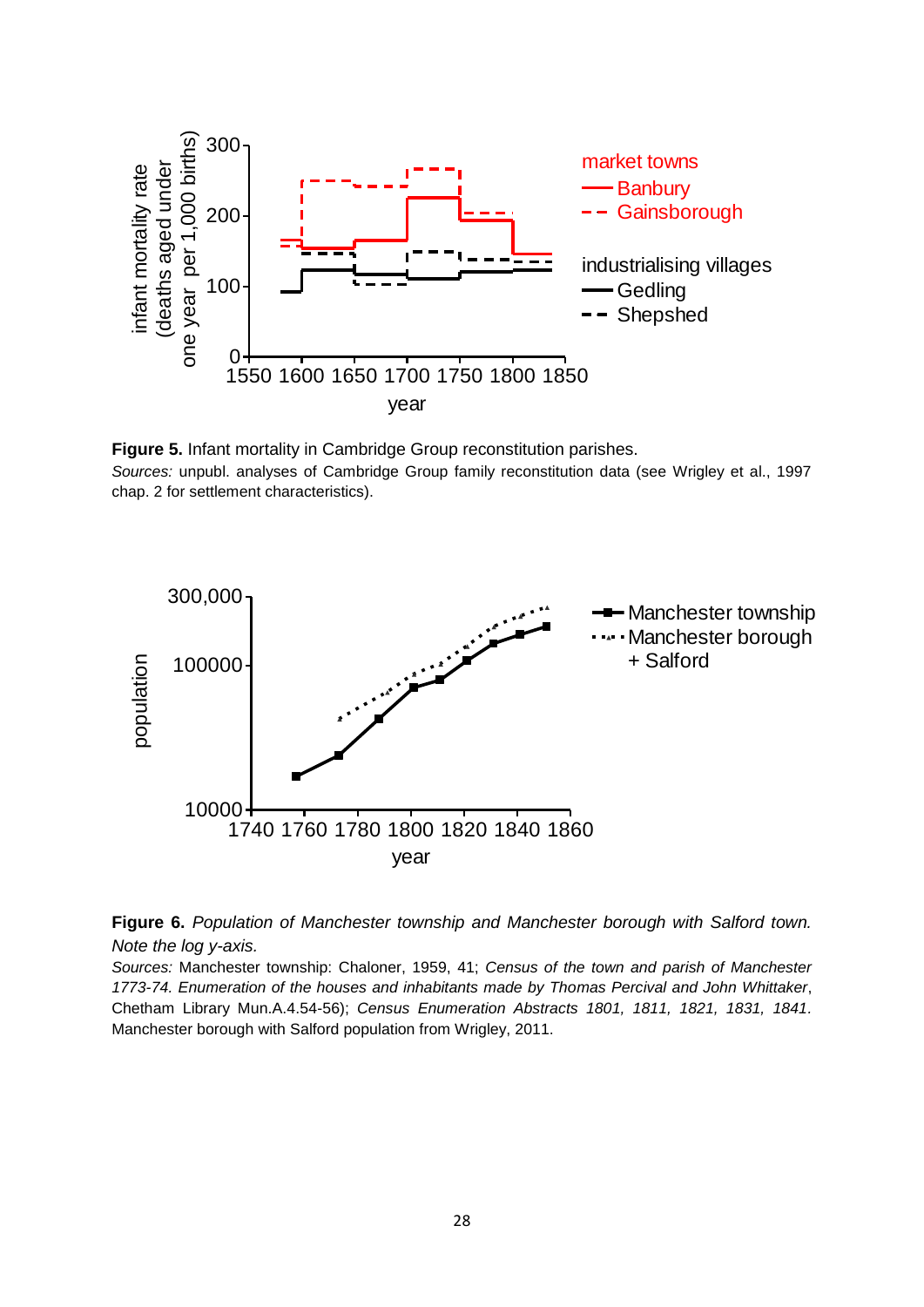

**Figure 7.** *Population densities, St. Martin in the Fields and Manchester town* 

*Sources:* Manchester population as for Figure 5, Manchester urban area estimated from historical maps by Dr Max Satchell to 1794 and area of Manchester town*ship* from 1871 census; St. Martin in the Fields population *Census Enumeration Abstracts 1801, 1811, 1821, 1831, 1841;* area of parish from 1871 census. Asterixes denote figures that are based on estimates of population for St. Martin's, and of area for Manchester.



**Figure 8.** *Cumulative mortality over the first year of life in Manchester town, fitted with second-order polynomials (only years where >95% of burial entries included age information were included).*

*Sources:* Sextons' books of the collegiate church Manchester, Manchester Cathedral Archives MS18/1-10; St. John Deansgate burial registers, Manchester and Lancashire Family History Society transcripts, Manchester Central Library MFPR 1118,1142; 2<sup>nd</sup> Annual Report of the Registrar-*General*: 19.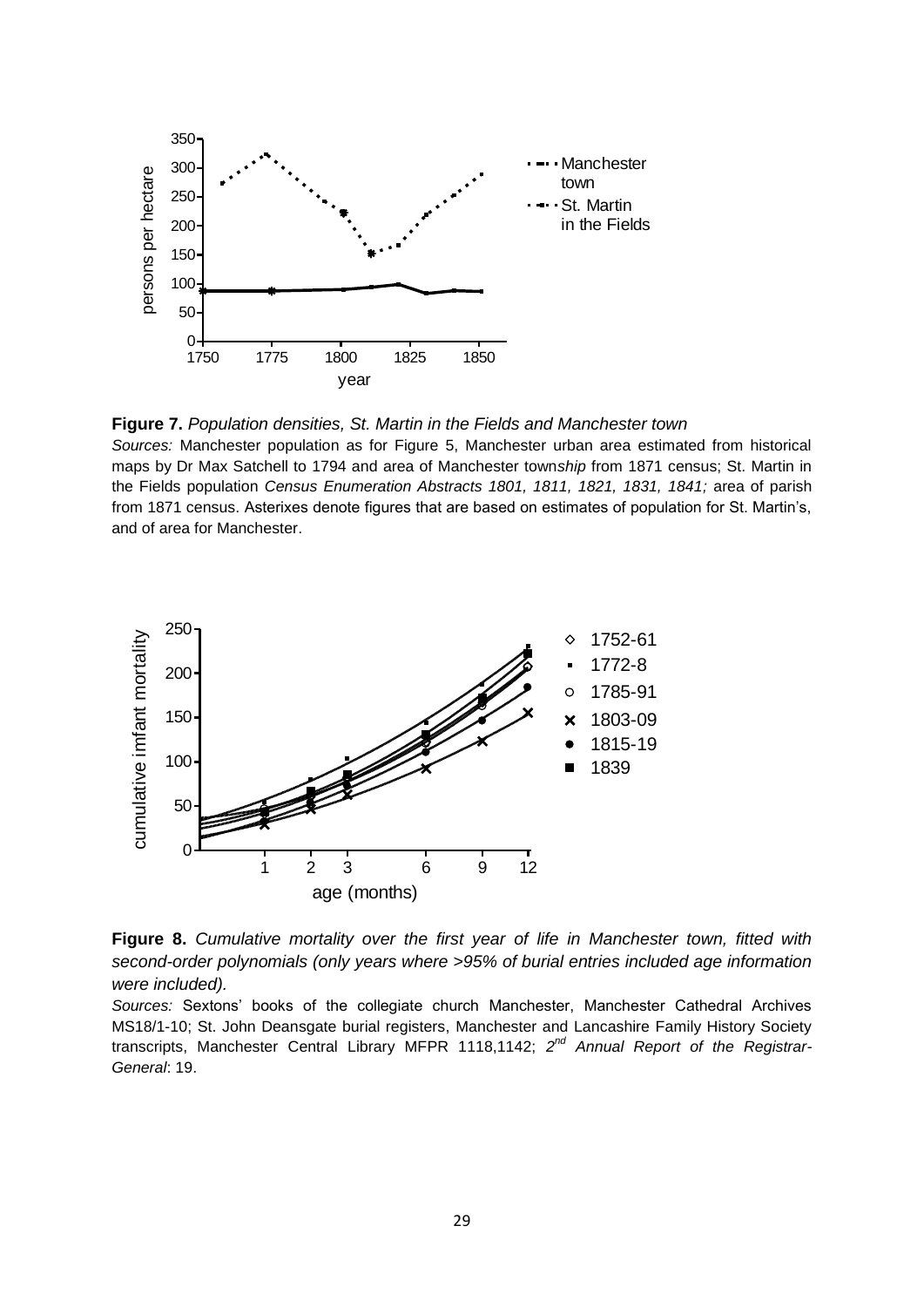

#### **Figure 9.** *Infant mortality rates for urban populations.*

*Sources*: as for Figures 1 and 8; Sextons' books of the collegiate church Manchester, Manchester Cathedral Archives MS18/1-10; St. John Deansgate burial registers, Manchester and Lancashire Family History Society transcripts, Manchester Central Library MFPR 1118,1142.



**Figure 10.** *Percentage of all burials described as smallpox, three year moving means. Sources:* Marshall, 1832, unpag. tabs.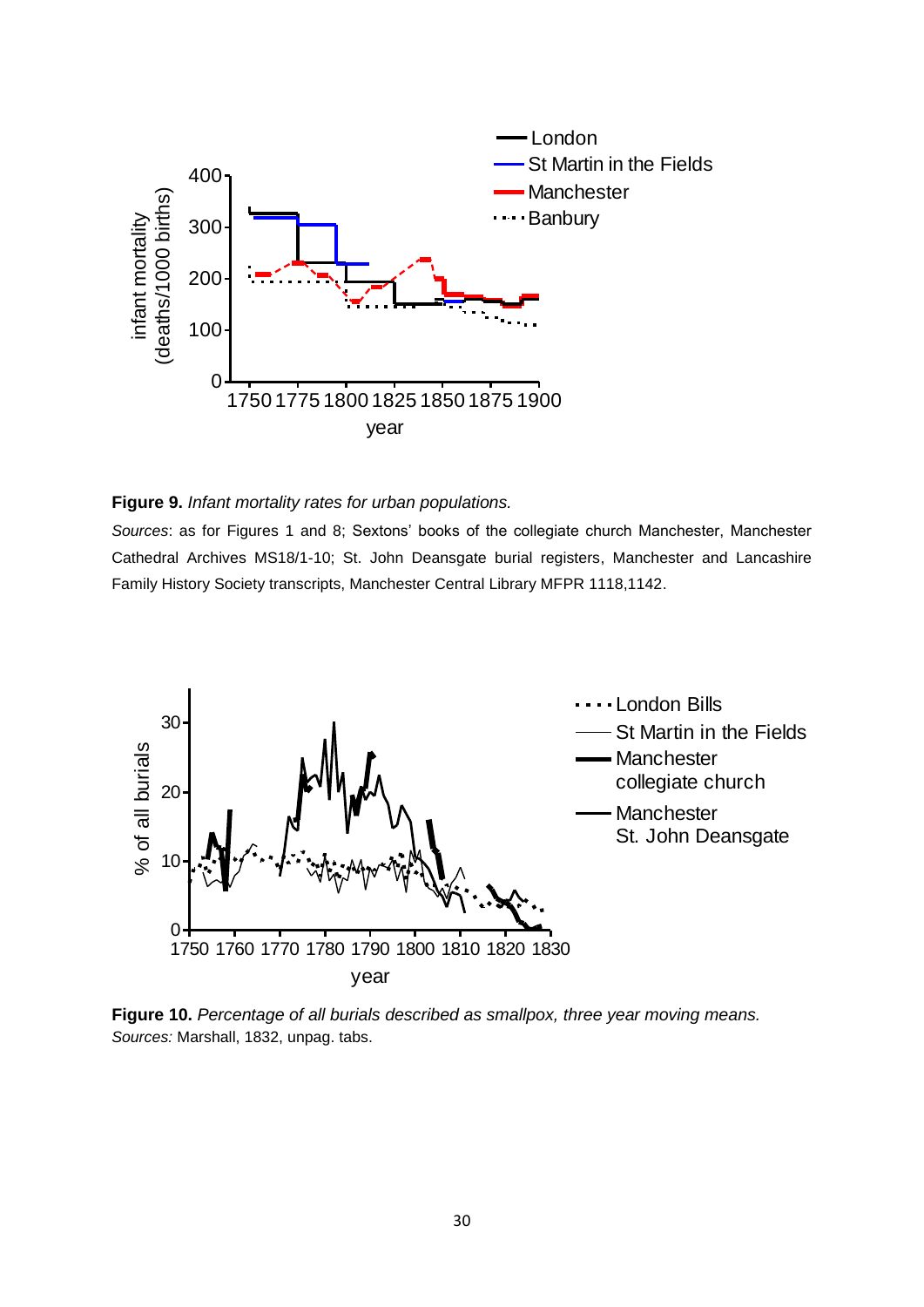

**Figure 11**. *Percent of smallpox burials aged 10+ or adult by period and region of Britain. Notes:* Where burial registers did not give age child status was assigned to burial records described as 'infant', 'son of', 'daughter of'. In rural parishes these descriptors were applied to teenagers resident with a parent as well as younger children. *Source*: Razzell, 2003: xi-xiii.



**Figure 12.** *Seasonality of mortality in the first six months of life, Manchester Sources:* Sextons' books of the collegiate church Manchester, Manchester Cathedral Archives MS18/1-10; St. John Deansgate burial registers, Manchester and Lancashire Family History Society transcripts, Manchester Central Library MFPR 1118,1142